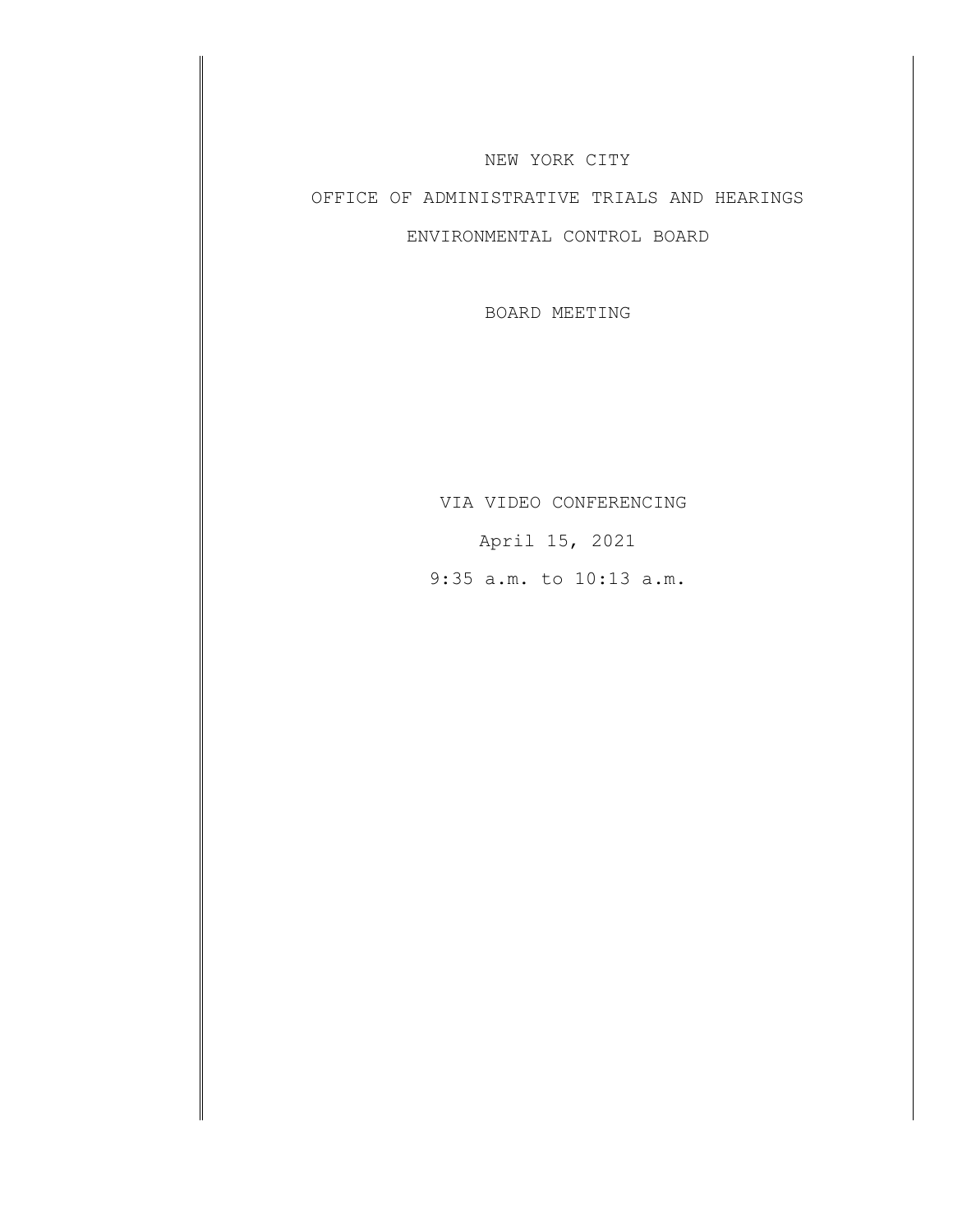```
Page 2
    April 15, 2021
MEMBERS PRESENT:
Joni Kletter, Esq. - Commissioner/Chief Administrative Law
     Judge, OATH, Chair/Executive Director, OATH ECB
Shamonda Graham - Department of Buildings (DOB)
Joseph Gregory – New York City Fire Department (FDNY)
Elizabeth Knauer, Esq. – Appointed Member (Water) 
Madelynn Liguori, Esq. – Department of Sanitation (DSNY)
Jorge Martinez, Esq. – Department of Health & Mental
     Hygiene (DOHMH)
Russell Pecunies, Esq. – Department of Environmental 
     Protection (DEP)
Tom Shpetner, Esq. – Appointed Member 
Matthew Smith, Esq. – New York City Police Department 
     (NYPD)
Douglas Swann - Appointed Member (Air)
Jarrod Whittington - Appointed Member (Noise)
ALSO PRESENT:
Rachel Amar - Special Assistant to Commissioner, OATH
John Castelli - Deputy Commissioner for Legislative 
     Affairs, OATH
Kelly Corso, Esq. - Assistant Commissioner for Hearings
     Division Adjudications, OATH
David Feldman - Business Integrity Commission (BIC)
Brian Gatens - Member of Public
Svetlana Iosilevich, Esq. - Executive Agency Counsel,
     Business Integrity Commission (BIC)
Timothy Jones, Esq. – Senior Counsel, OATH
Susan Kassapian, Esq. – Deputy Commissioner/Appeals, OATH
Richard J. LaPlant – Office of Management and Budget (OMB)
Frank Ng, Esq. - Deputy General Counsel, OATH
Peter Schulman, Esq. – Asst. Director for Appeals, OATH
Frances Shine - Secretary to the Board
Amy Slifka, Esq. – Deputy Commissioner/Hearings Division, 
     OATH
Samuel Solomon, Esq. – Chief of Staff/Special Counsel,
     OATH
Thomas Southwick, Esq. - Supervising Attorney for Appeals,
     OATH
Olga Statz, Esq. – General Counsel, OATH
Joy A. Thompson, Esq. - Assistant General Counsel, OATH
```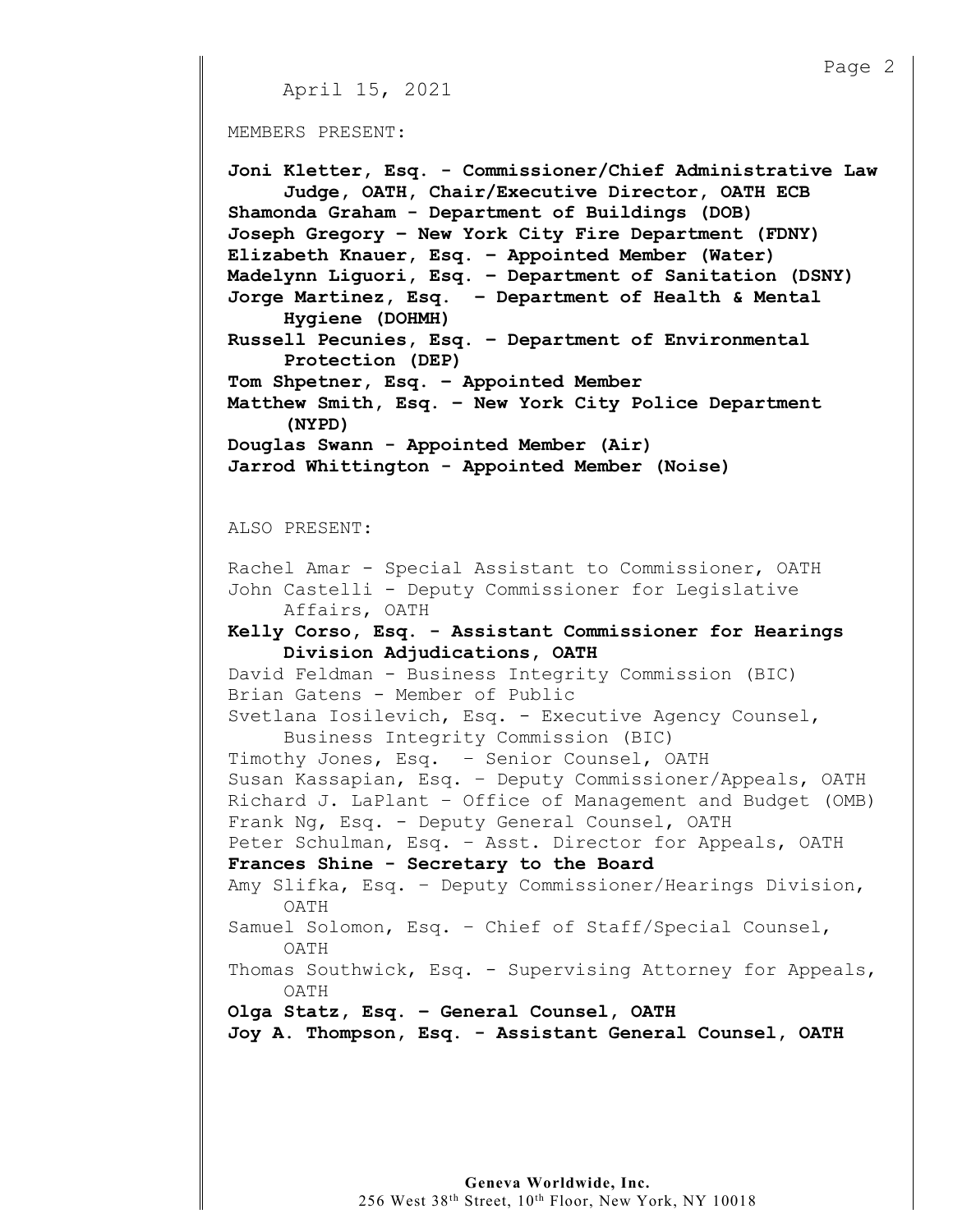April 15, 2021

INDEX

|                        | Page |
|------------------------|------|
| Joni Kletter, Esq.     | 4    |
| Joy Thompson, Esq.     | 4    |
| Joseph Gregory         | 4    |
| Elizabeth Knauer, Esq. | 4    |
| Madelynn Liguori, Esq. | 4    |
| Jorge Martinez, Esq.   | 5    |
| Russell Pecunies, Esq. | 5    |
| Tom Shpetner, Esq.     | 5    |
| Douglas Swann          | 5    |
| Jarrod Whittington     | 5    |
| Frances Shine          | 5    |
| Olga Statz, Esq.       | 6    |
| Shamonda Graham        | 11   |
| Kelly Corso, Esq.      | 22   |
| Peter Schulman, Esq.   | 27   |
| Thomas Southwick       | 27   |

Page 3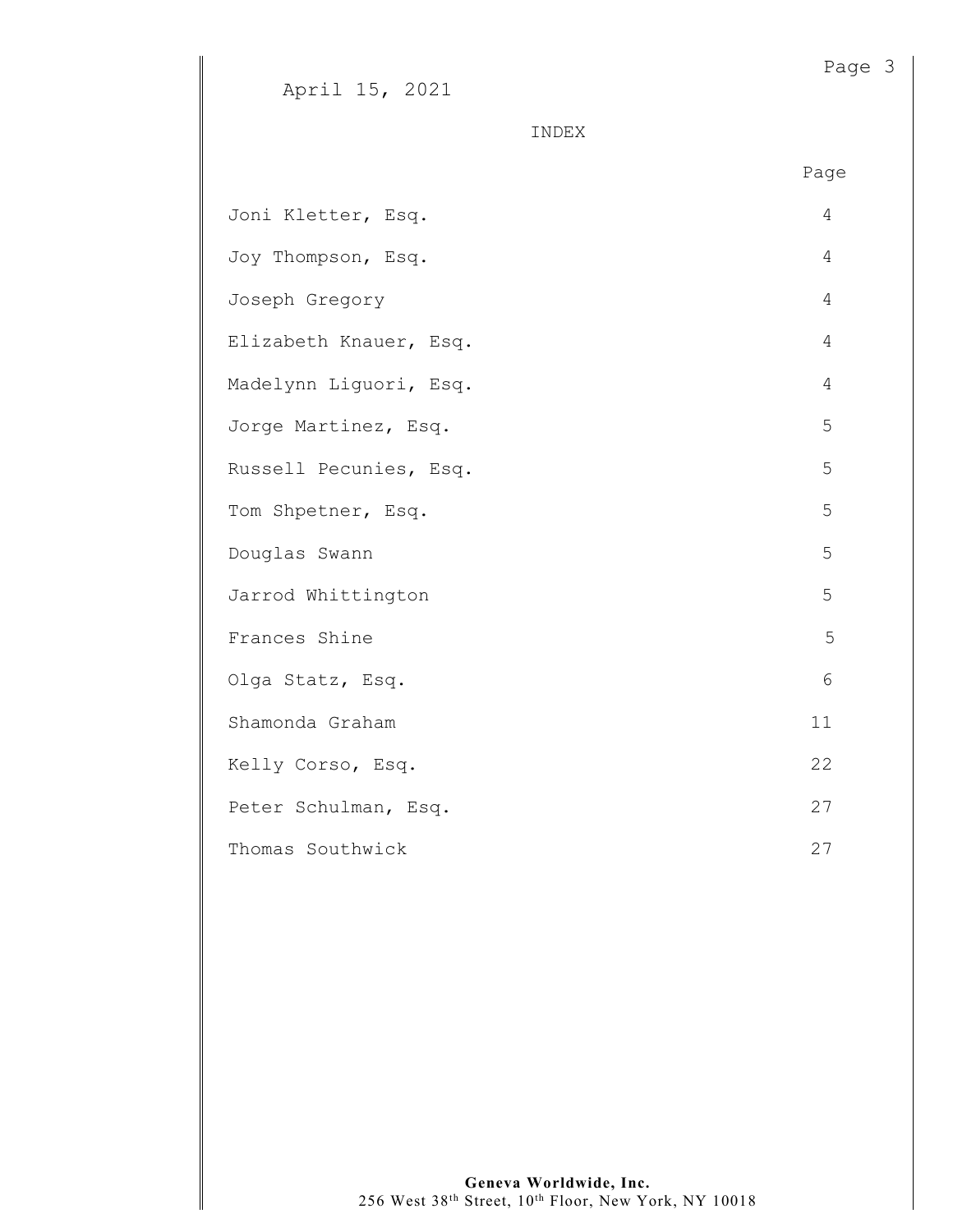|                | Page 4                                           |
|----------------|--------------------------------------------------|
| $\mathbf{1}$   | April 15, 2021                                   |
| $\mathbf{2}$   | (The board meeting commenced at 9:35             |
| $\mathfrak{Z}$ | $A.M.$ )                                         |
| 4              | JONI KLETTER, ESQ., CHAIR, EXECUTIVE             |
| 5              | DIRECTOR, OATH ECB, COMMISSIONER/CHIEF           |
| 6              | ADMINISTRATIVE LAW JUDGE, OATH: Okay, thank you. |
| 7              | I'm going to call the meeting to order. I'm      |
| $8\,$          | going to ask Joy for a roll call to verify       |
| $\mathsf 9$    | quorum.                                          |
| 10             | JOY A. THOMPSON, ESQ., ASSISTANT GENERAL         |
| 11             | COUNSEL, OATH: Thank you and good morning,       |
| 12             | Commissioner. Okay. I'm going to start with the  |
| 13             | Commissioner.                                    |
| 14             | MS. KLETTER: Present.                            |
| 15             | MS. THOMPSON: Shamonda Graham? Joseph            |
| 16             | Gregory.                                         |
| 17             | JOSEPH GREGORY, NEW YORK CITY FIRE               |
| 18             | DEPARTMENT: Present.                             |
| 19             | MS. THOMPSON: Elizabeth Knauer.                  |
| 20             | ELIZABETH KNAUER, ESQ., APPOINTED                |
| 21             | MEMBER: Present.                                 |
| 22             | MS. THOMPSON: Madelynn Liquori.                  |
| 23             | MADELYNN LIGUORI, ESQ., APPOINTED                |
| 24             | MEMBER: Present.                                 |
|                |                                                  |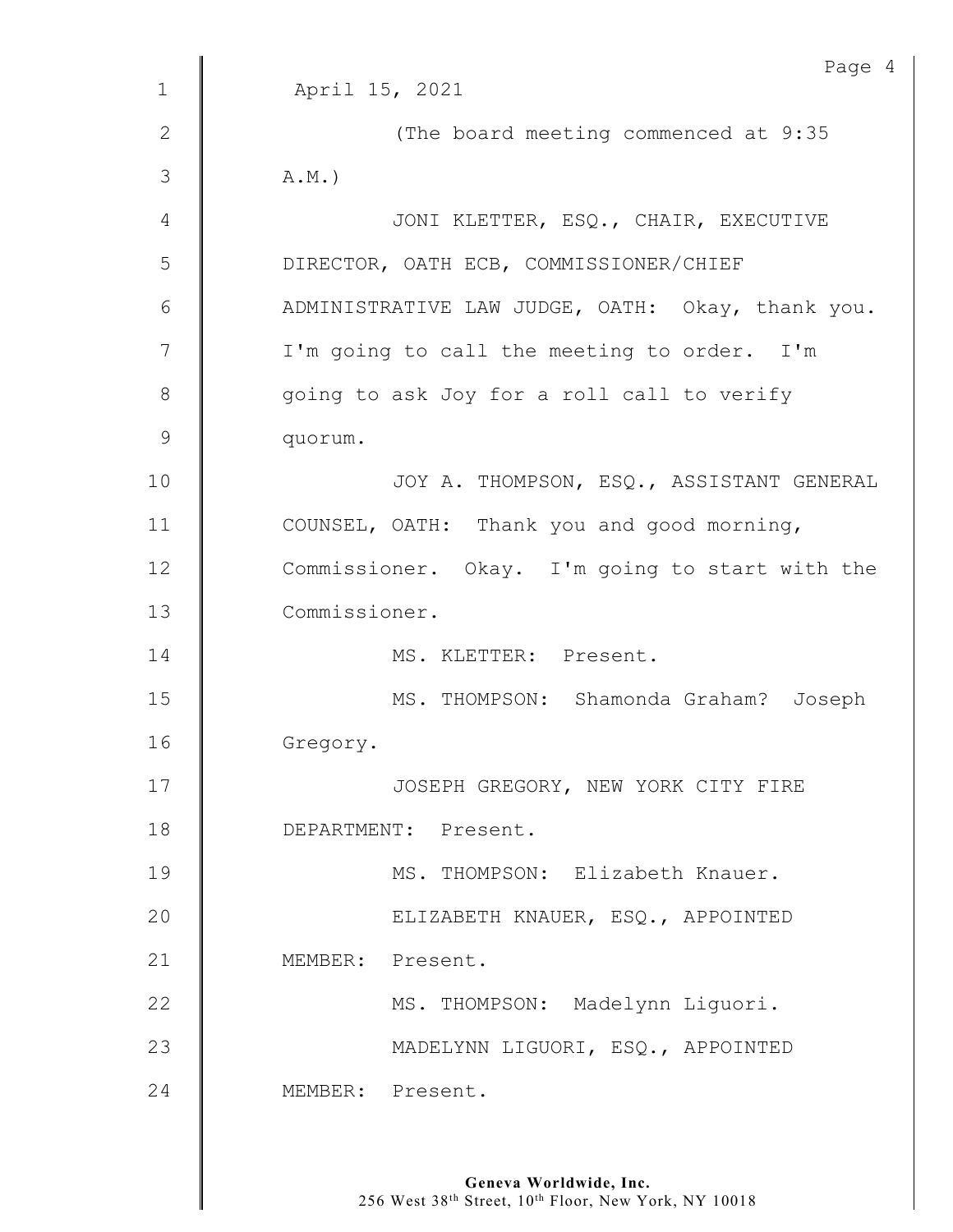|              | Page 5                                        |
|--------------|-----------------------------------------------|
| $\mathbf 1$  | April 15, 2021                                |
| $\mathbf{2}$ | MS. THOMPSON: Jorge Martinez.                 |
| 3            | JORGE MARTINEZ, ESQ., DEPARTMENT OF           |
| 4            | HEALTH & MENTAL HYGIENE: Present.             |
| 5            | MS. THOMPSON: Russell Pecunies.               |
| 6            | RUSSELL PECUNIES, ESQ., DEPARTMENT OF         |
| 7            | ENVIRONMENTAL PROTECTION: Present.            |
| 8            | MS. THOMPSON: Thomas Shpetner. Okay, I        |
| 9            | see you. I don't hear you. Matthew Smith?     |
| 10           | TOM SHPETNER, ESQ., APPOINTED MEMBER:         |
| 11           | Present. Sorry.                               |
| 12           | MS. THOMPSON: Thank you. I see you,           |
| 13           | Matthew Smith. Douglas Swann?                 |
| 14           | DOUGLAS SWANN, APPOINTED MEMBER:              |
| 15           | Present.                                      |
| 16           | MS. THOMPSON: Thank you. And Jarrod           |
| 17           | Whittington.                                  |
| 18           | JARROD WHITTINGTON, APPOINTED MEMBER:         |
| 19           | Present.                                      |
| 20           | MS. THOMPSON: We have quorum. Right           |
| 21           | now, we're still waiting for Shamonda Graham. |
| 22           | FRANCES SHINE, SECRETARY TO THE BOARD:        |
| 23           | She sent an e-mail that she's coming.         |
| 24           | MS. KLETTER: Alright. I'm going to ask        |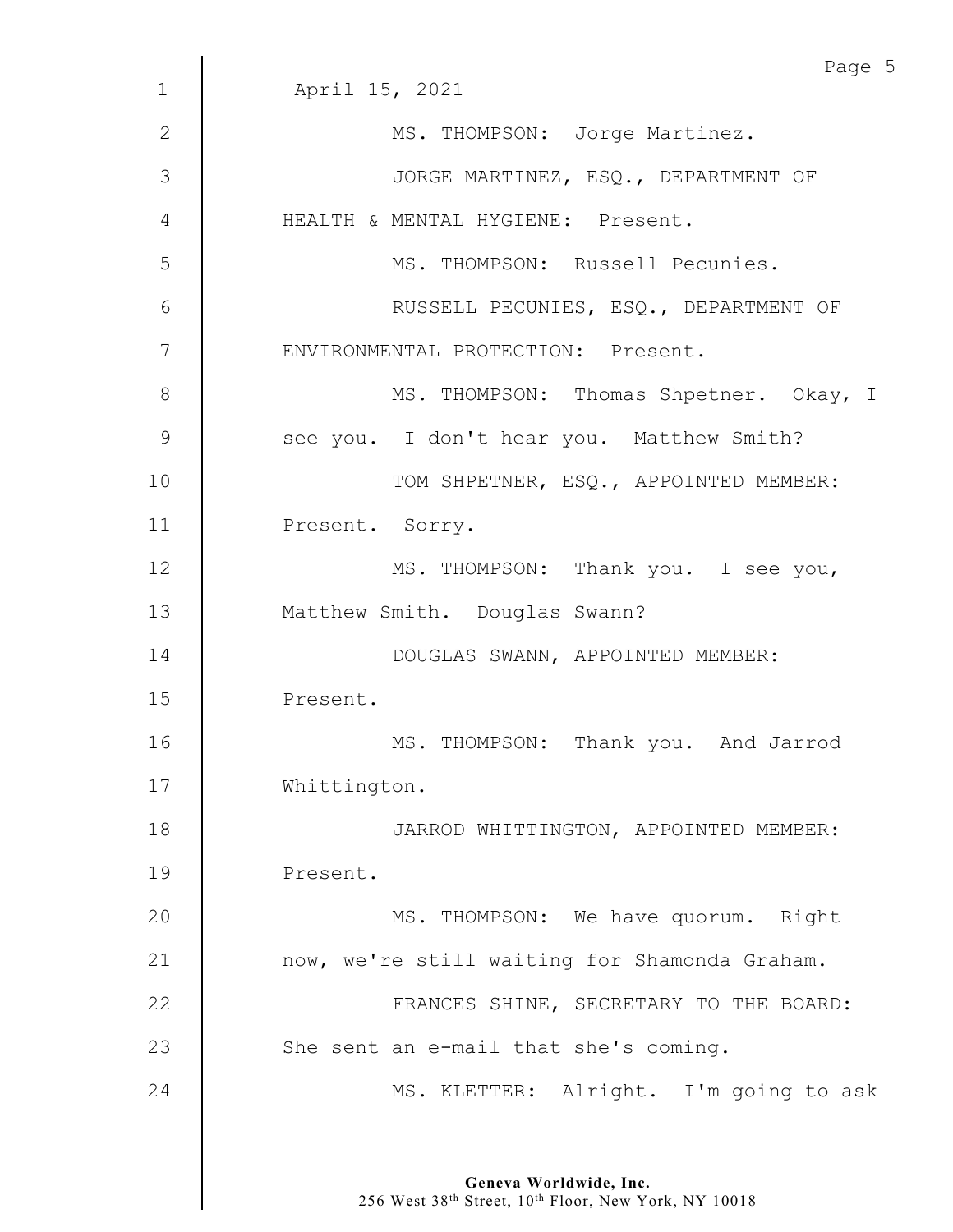|                | Page (                                            |
|----------------|---------------------------------------------------|
| $\mathbf{1}$   | April 15, 2021                                    |
| $\mathbf{2}$   | for a motion to adopt the minutes of the February |
| $\mathfrak{Z}$ | 18, 2021 Meeting.                                 |
| $\overline{4}$ | MS. LIGUORI: Motion.                              |
| 5              | MS. KLETTER: Thank you. Does anyone               |
| 6              | have any corrections? Okay, then I'm going to     |
| $\overline{7}$ | ask Joy to call for a vote to approve the minutes |
| $8\,$          | as presented.                                     |
| $\mathcal{G}$  | MS. THOMPSON: Thank you very much. At             |
| 10             | this point, I'm just going to ask if there are    |
| 11             | any objections to the approval of the minutes     |
| 12             | from the February 18th Meeting. Okay. Hearing     |
| 13             | none, the motion passes, Commissioner.            |
| 14             | MS. KLETTER: Great. Thank you. I'm                |
| 15             | now going to ask Olga Statz, our General Counsel, |
| 16             | to introduce OATH's proposed rule regarding the   |
| 17             | authority of the Chief Administrative Law Judge   |
| 18             | to transfer petitions between the divisions.      |
| 19             | OLGA STATZ, ESQ., GENERAL COUNSEL, OATH:          |
| 20             | Yes, hi. Good morning, everybody. This rule       |
| 21             | that we are now proposing basically formalizes    |
| 22             | authority formal -- it does two things. Formal,   |
| 23             | first, formalizes, and number two, renders        |
| 24             | symmetrical an authority that the, the Chief      |
|                |                                                   |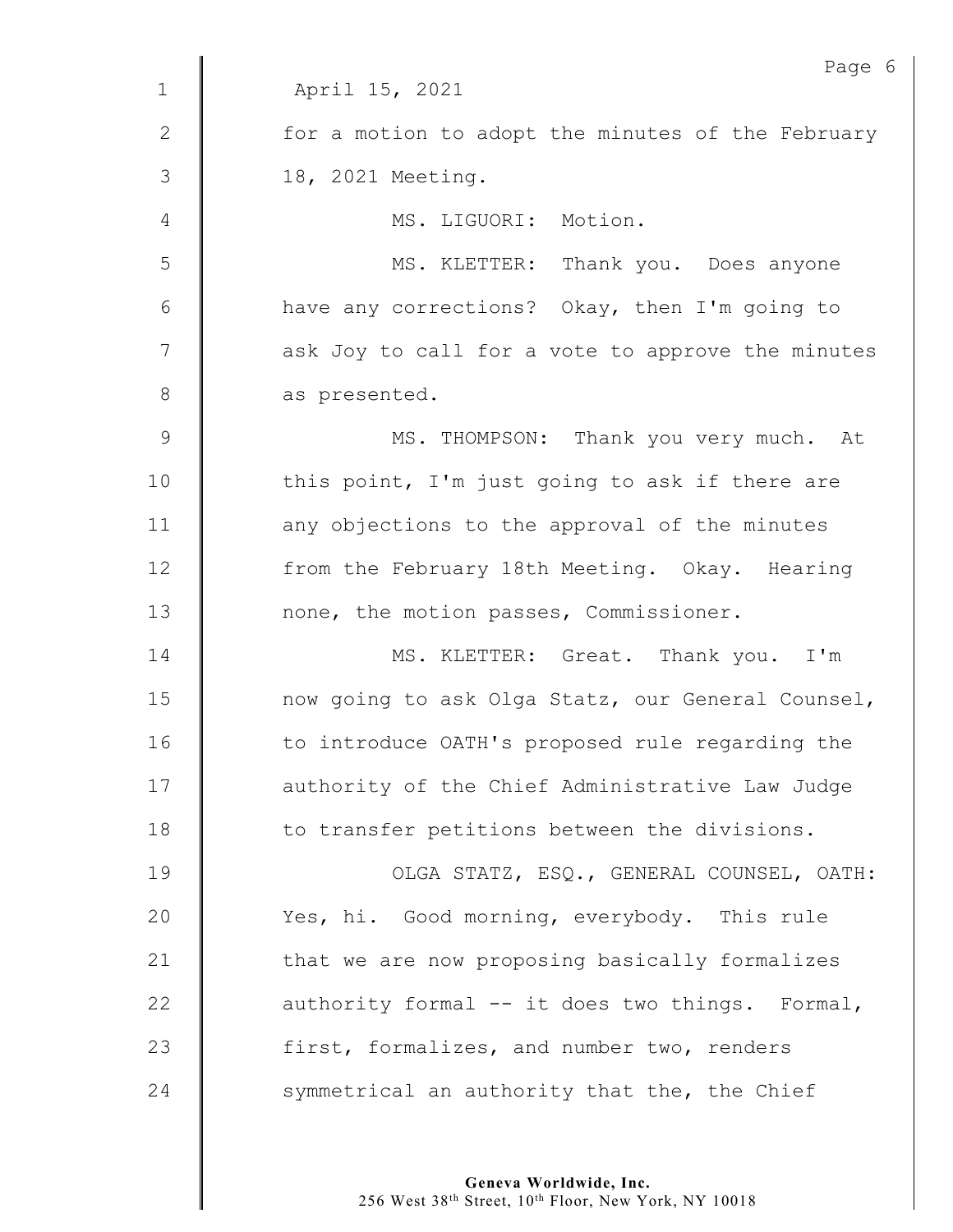|             | Page 7                                            |
|-------------|---------------------------------------------------|
| $\mathbf 1$ | April 15, 2021                                    |
| 2           | Administrative Law Judge already has.             |
| 3           | Under Trials Division rules, the Chief            |
| 4           | Administrative Law Judge has the authority to     |
| 5           | take a petition that was filed in the Trials      |
| 6           | Division and send it over to the Hearings         |
| 7           | Division, if, if she believes that that is, it's, |
| 8           | it would be better heard in that place. And, for  |
| 9           | a number of years, this authority was used back-  |
| 10          | backwards and forwards, Hearings into Trials,     |
| 11          | Trials into Hearings. So what we've done now is   |
| 12          | we wanted to formalize her authority by putting a |
| 13          | mirror image rule in Hear-, in the Hearings       |
| 14          | Division rules so that it can reflect the Trials  |
| 15          | Division rules.                                   |
| 16          | So the Trials Division rules still say            |
| 17          | that the Chief Administrative Law Judge has the   |
| 18          | authority to transfer a petition from Trials into |
| 19          | Hearings, and now the Hearings Division rules     |
| 20          | have, have a specific rule that say that the      |
| 21          | Chief Administrative Law Judge has the authority  |
| 22          | to transfer a summons from the Hearings Division  |
| 23          | to the Trials Division. That became something we  |
| 24          | wanted to do because the, the Hearings Division   |
|             |                                                   |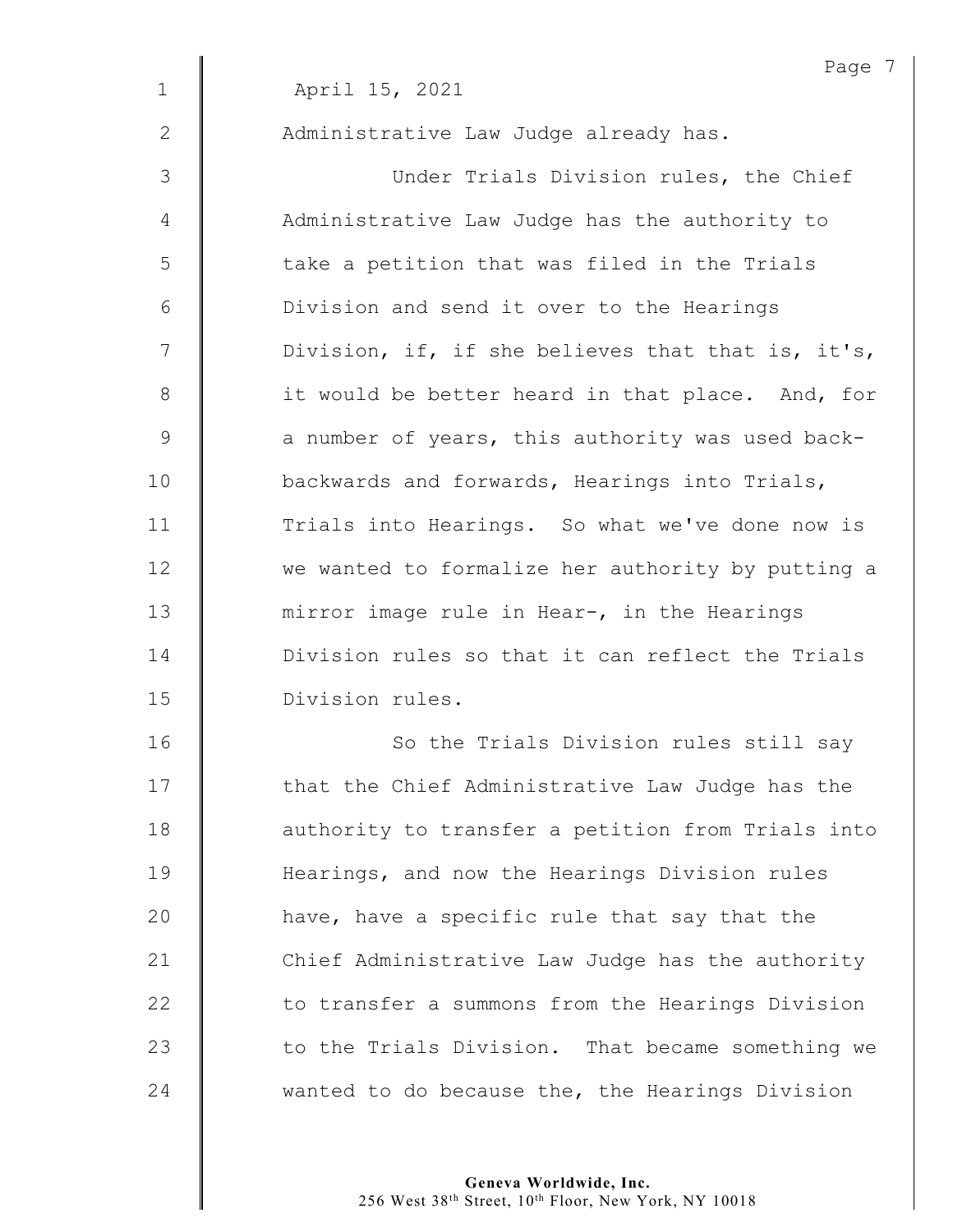|              | Page 8                                            |
|--------------|---------------------------------------------------|
| $\mathbf 1$  | April 15, 2021                                    |
| $\mathbf{2}$ | is, is expanding. It's, it's taking on more       |
| 3            | different, it's taking on different types of      |
| 4            | cases. And there have been in-, have been         |
| 5            | instances where some of the Hearings Division     |
| 6            | cases walk and talk and sound like Trials         |
| 7            | Division cases because they have multiple         |
| 8            | witnesses, some expert witnesses. They take days  |
| 9            | and days and days. They have voluminous           |
| 10           | exhibits. Where the Hearings Division is not      |
| 11           | really set up for that. So we wanted to make      |
| 12           | sure that the ar-, that the Chief Administrative  |
| 13           | Law Judge could transfer those, those proceedings |
| 14           | over to Trials, if necessary.                     |
| 15           | So that's the rule that you have before           |
| 16           | you. Any questions? Yeah?                         |
| 17           | MR. MARTINEZ: I have a question. Jorge            |
| 18           | Martinez, Department of Health. What is the       |
| 19           | criteria to be used? I mean, you've mentioned     |
| 20           | some of it, but why can't it be in the actual     |
| 21           | rule, like this is our criteria to be used to     |
| 22           | determine whether something can be transferred to |
| 23           | one venue or the other?                           |
| 24           | MS. STATZ: Well, because we have to               |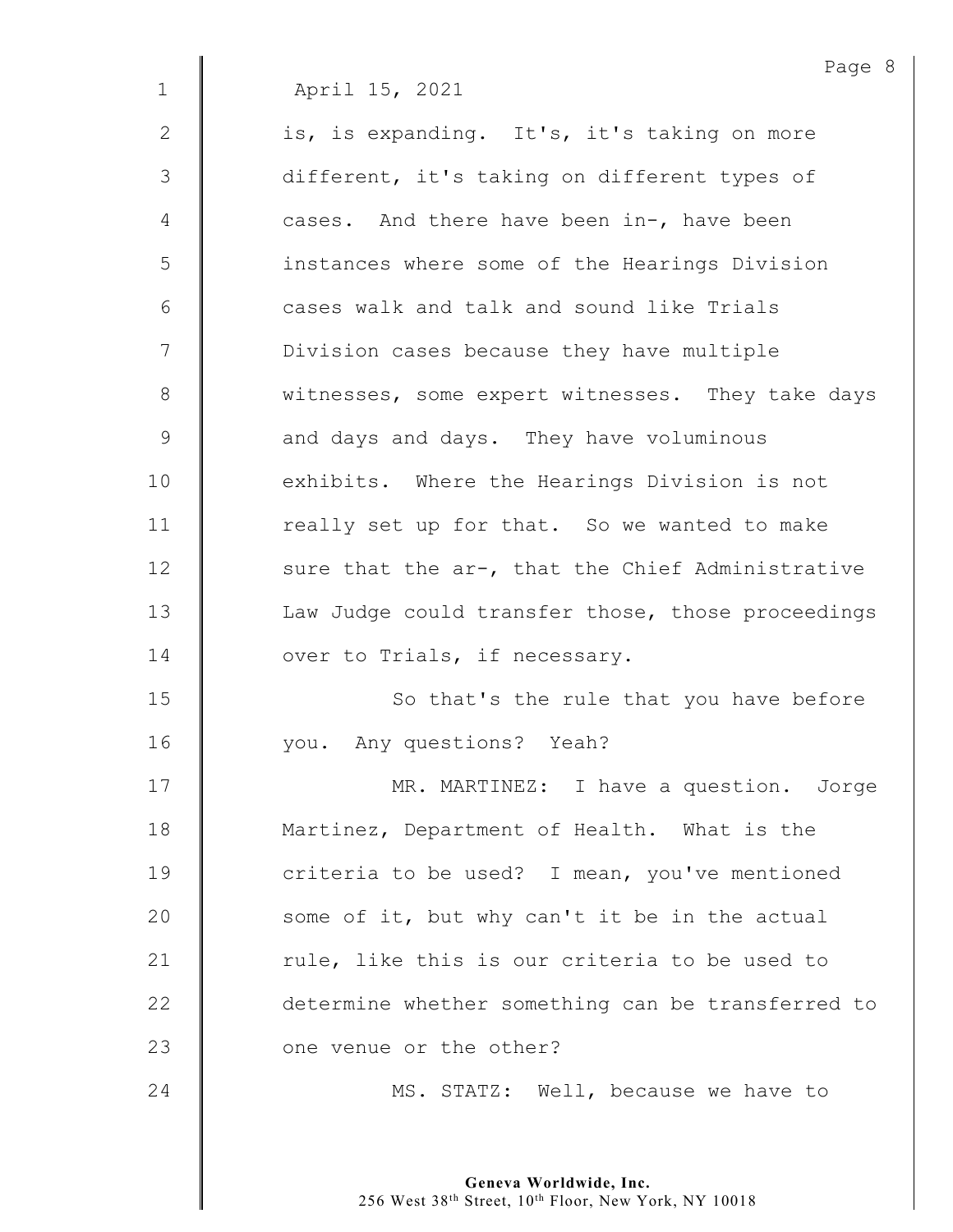Page 9 1 April 15, 2021  $2 \parallel$  give, we have to give OATH flexibility to make  $3 \parallel$  these determines, because some cases, it's a 4 matter of the voluminous evidence. Some other 5 | cases, it's a matter of, of the type of 6 | proceeding that's happening. For example, if 7 | it's a, if it's a discretionary proceeding about 8 Whether someone is fit to have a license. So 9 that's really a legal issue that we think should 10 be heard at Trials. 11 | So there's so many different variants 12  $\parallel$  that we have, we made it broad and gave the, the, 13 the Chief Administrative Law Judge that kind of 14 **deg** authority so that when things actually hit the 15  $\parallel$  air, we can figure out what we're doing with 16 **b** them. 17 | MR. MARTINEZ: Are you concerned about 18 **lack of consistency in how that rule may be** 19  $\parallel$  applied or is being applied at the  $-$ -20 | MS. STATZ: No, not at all. I mean, 21 **because, first of all, most of the time it's the**  $22$   $\parallel$  agencies that determine where the matter is going 23  $\parallel$  to be heard. So if an Agency  $-$ 24 | MR. MARTINEZ: Mm-hmm.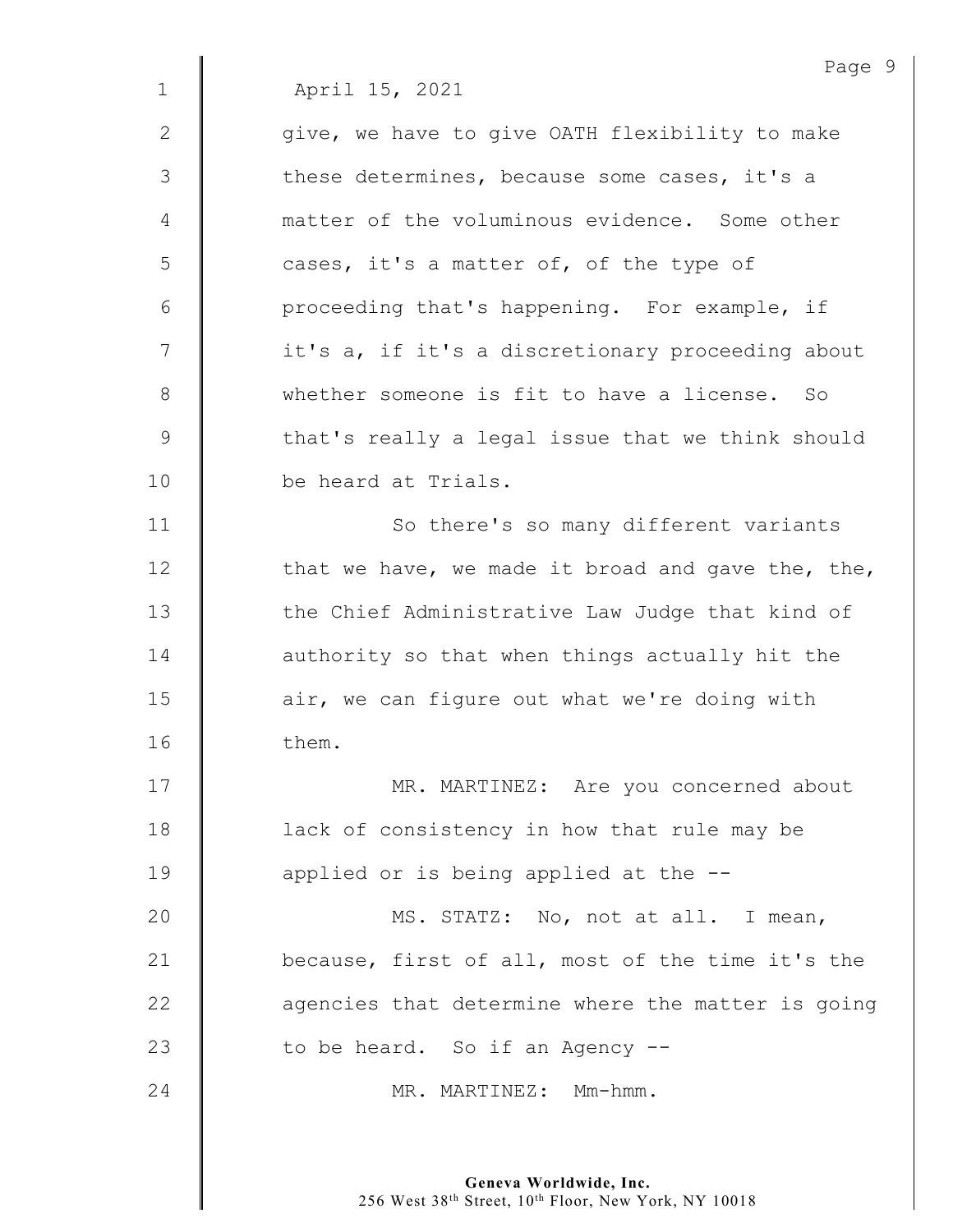1 April 15, 2021

2  $\parallel$  MS. STATZ: -- puts in a petition, that, 3 | that matter is going to be heard at Trials. If  $4 \parallel$  the agency puts in a summons, that matter is 5 | going to go to, to Hearings. So basic-, so the 6 | first volley is the agencies. It's just that 7 | sometimes the agencies put forward something, and 8 this mostly happens with the former Department of 9 Consumer Affairs, now DCWP, some of their cases 10 | look very simple and are based on summonses at 11 **the outset.** But once they're being heard, 12 | they're extremely complex and they take days and 13 days. They, they tie up hearing officers for 14 | multiple days, sometimes like three, four days on 15 **J** one matter being heard four, five hours during 16  $\parallel$  the day. So we need the flexibility to pluck 17 | those out of the Hearings Division and put those 18 **in Trials, where they, where they need to be.** 19 | MR. MARTINEZ: Thank you. 20 | MS. KLETTER: I would also -- yeah, if 21 | I'm not mistaken, it's the same standard of 22  $\parallel$  review and, you know, nobody is being prejudiced

24 | [00:06:30] Division or not.

 $23$   $\parallel$  by it being, you know, in [inaudible] [09:41:30]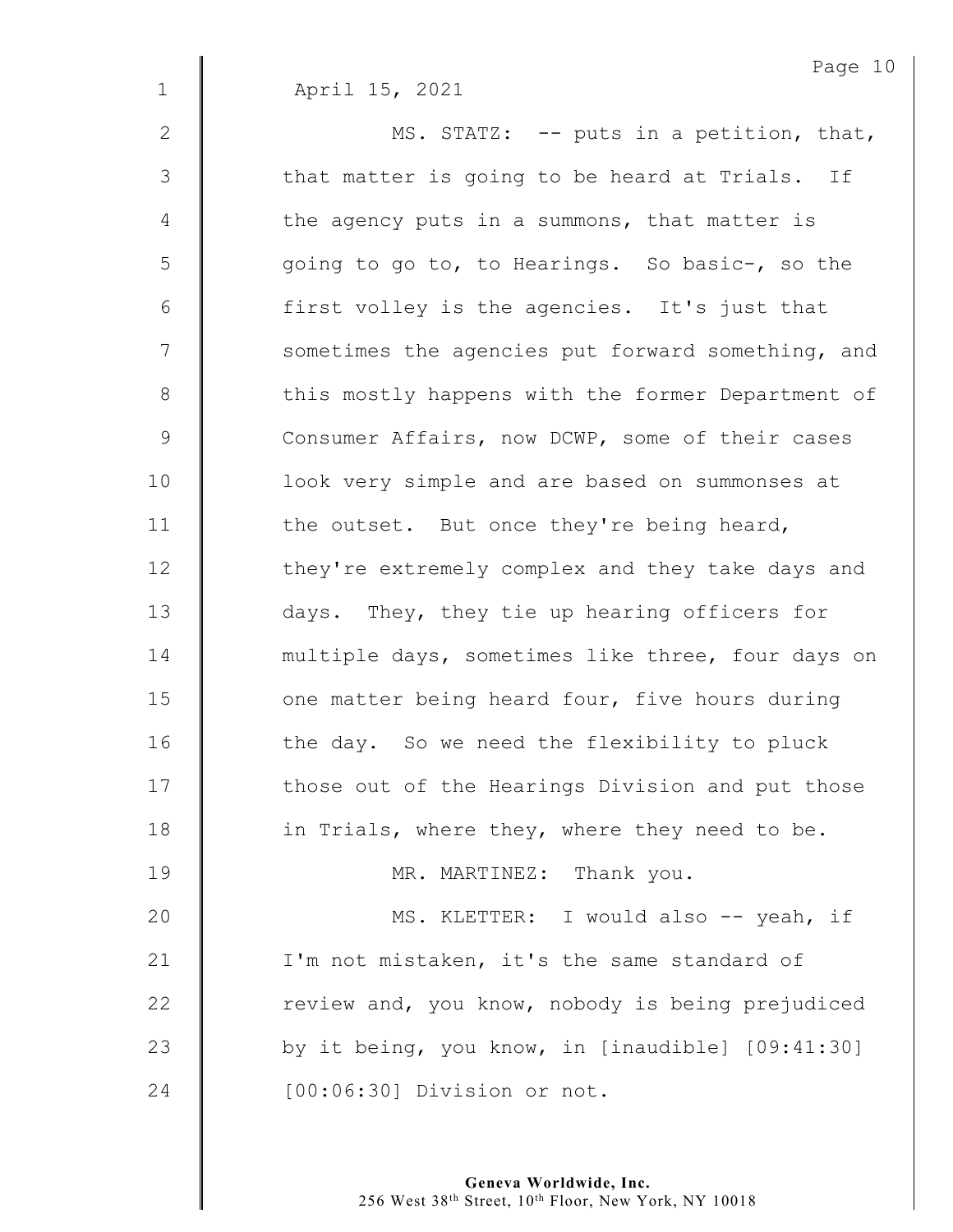| Page 11                                          |
|--------------------------------------------------|
| April 15, 2021                                   |
| MS. STATZ: Any other questions?                  |
| MR. MARTINEZ: You said the same                  |
| standard of review is being implemented when     |
| making decisions?                                |
| MS. STATZ: The same standard, yeah.              |
| MS. KLETTER: Standard.                           |
| MS. STATZ: A preponder- preponderance            |
| of the evidence.                                 |
| MR. MARTINEZ: Okay.                              |
| SHAMONDA GRAHAM, DEPARTMENT OF                   |
| BUILDINGS: Hello? Hello? Can you guys hear me?   |
| MS. STATZ: Hi, Shamonda.                         |
| MS. GRAHAM: Hi, guys. This is Shamonda           |
| Graham from Department of Buildings. I just have |
| one question regarding the proposal.             |
| MS. STATZ: Yes?                                  |
| MS. GRAHAM: As it relates, as it                 |
| relates from transferring from the Hearings      |
| Division to the Trials Division, would there --  |
| MS. STATZ: Yes?                                  |
| MS. GRAHAM: -- be an expectation to              |
| produce or to serve a separate charging          |
| instrument? Or would, when you say transfer the  |
|                                                  |

**Geneva Worldwide, Inc.**

256 West 38th Street, 10th Floor, New York, NY 10018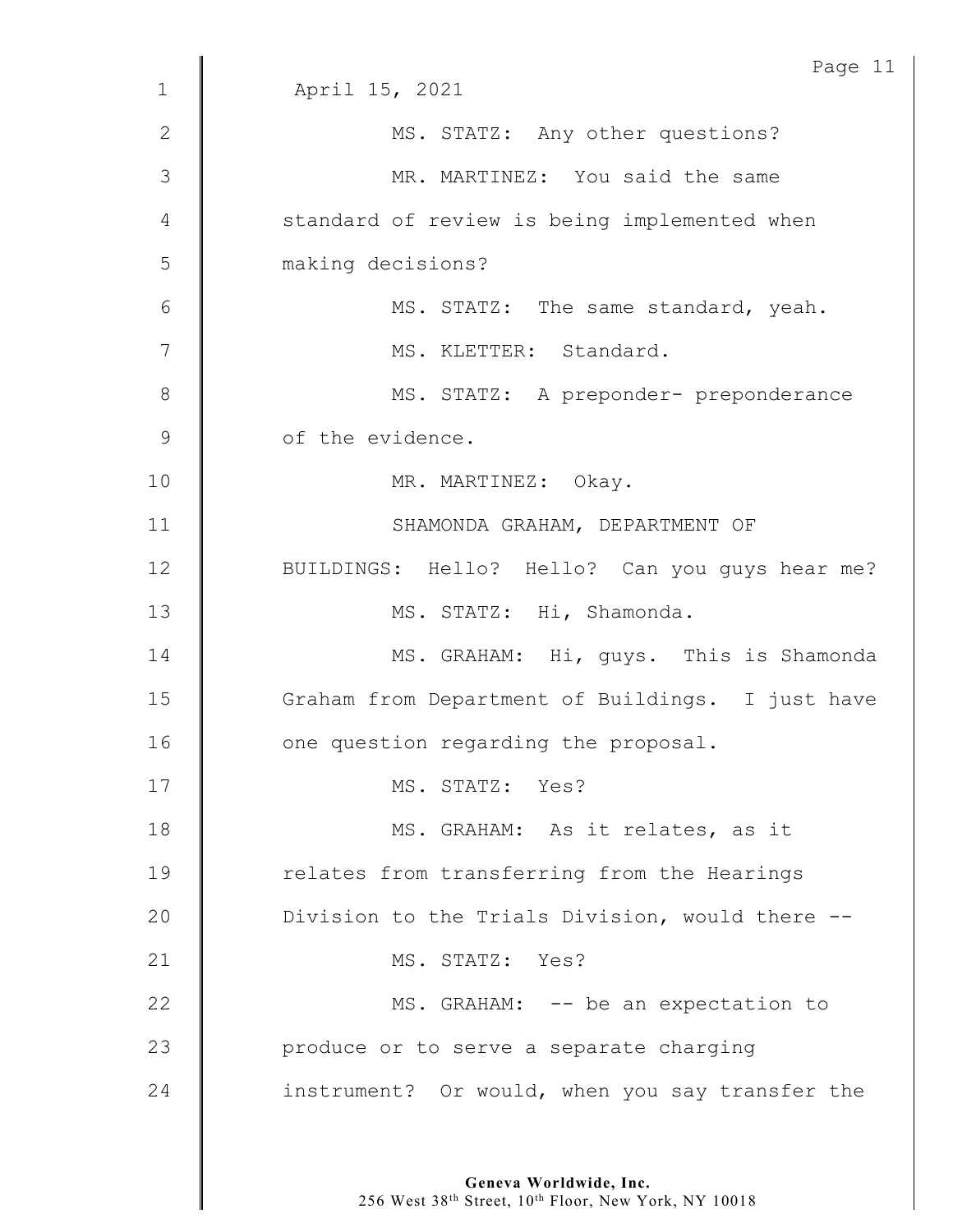|                | Page 12                                           |
|----------------|---------------------------------------------------|
| $\mathbf{1}$   | April 15, 2021                                    |
| 2              | case over, it would be everything that was        |
| 3              | already filed with the Hearings Division would    |
| 4              | simply be heard by an Administrative Law Judge in |
| 5              | the Trials Division?                              |
| 6              | MS. STATZ: Yes, that, that's the                  |
| $\overline{7}$ | anticipating -- the, that's the way we anticipate |
| $8\,$          | doing it. So we're not asking, we would not be    |
| $\mathsf 9$    | asking the agencies to go back and, and create a  |
| 10             | new charging instrument. We would just be making  |
| 11             | a determination that this charging instrument     |
| 12             | that was presented really is better served in     |
| 13             | anoth-, in, in the other hear-, in the other      |
| 14             | division, which- whichever it is.                 |
| 15             | MS. GRAHAM: Okay. And, and, and please            |
| 16             | just make sure, I want to make sure I understand, |
| 17             | understand completely. I'm sorry if this is a     |
| 18             | silly question.                                   |
| 19             | MS. STATZ: Not at all, not at all.                |
| 20             | MS. GRAHAM: So I, I do understand that            |
| 21             | the Trials Division is all about, you know, the   |
| 22             | licenses and, to me, when there is an impact to a |
| 23             | person's livelihood. So, to me, there is some     |
| 24             | sort of limi- limitation as to which type of      |
|                |                                                   |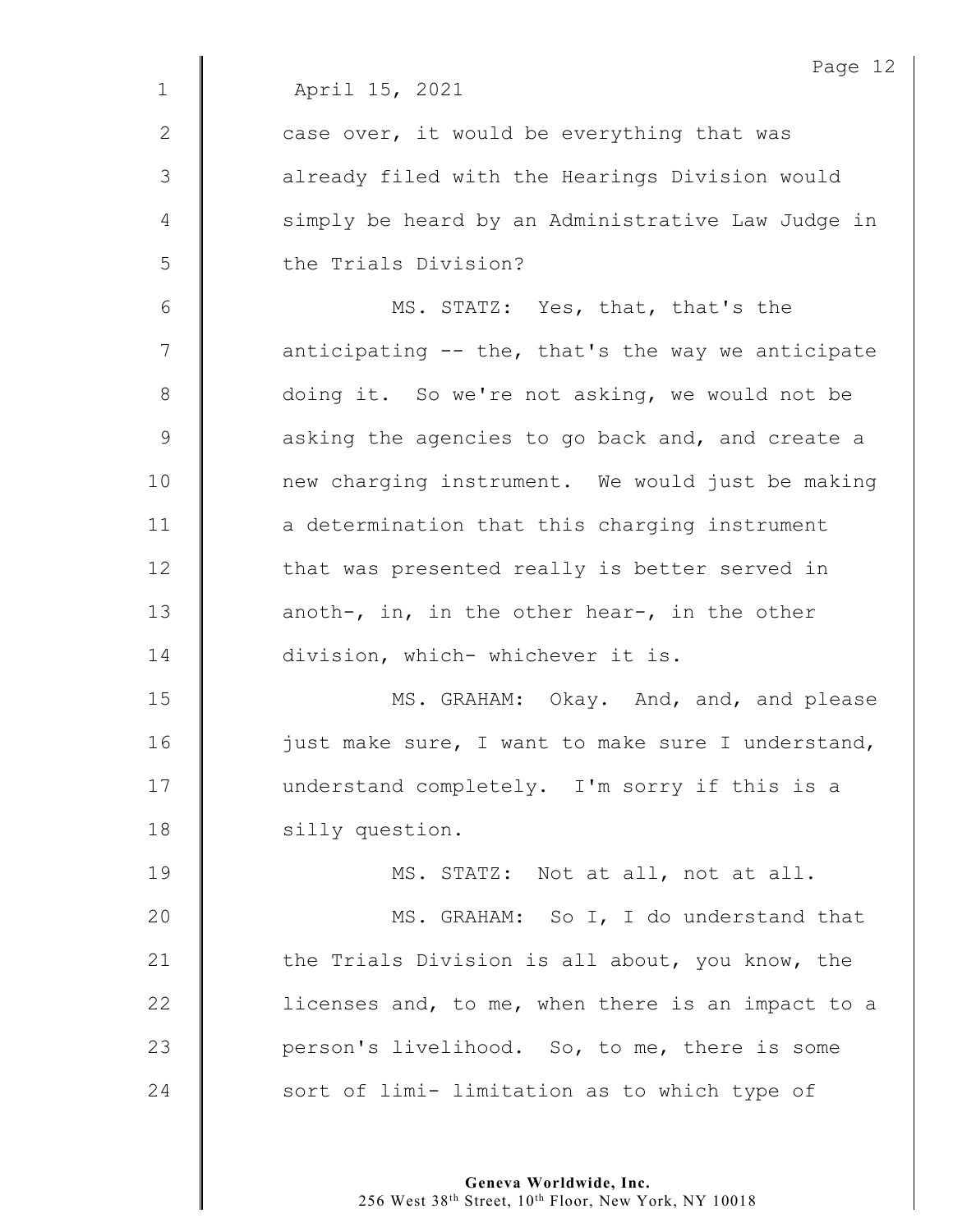Page 13 1 April 15, 2021 2 | cases would go over. So I'm just wondering, will 3 | there be any -- I know Jorge just asked about 4 | criteria, but does it make sense to at least 5 | indicate such, meaning that, no, you don't have 6 | to have specific criteria. You want the OATH 7 | Hearing Officer to have discretion. But maybe at 8 | least limit it to cases that you guys agree, you 9 Know, there would be a person's livelihood or 10 | license on the line. 11 | MS. STATZ: Well, you know, the thing 12  $\parallel$  is, we couldn't say that necessarily, because 13  $\parallel$  there are two ti-, two ways a person's license is 14  $\parallel$  on the line. There's the type of  $-$ 15 MS. GRAHAM: Mm-hmm. 16 | MS. STATZ: -- case that goes to Trials, 17 Where it's a discretionary issue. For example, 18 | the person is about to lose their license because 19 They've been charged with negligence or they've 20  $\parallel$  been charged with, with fraud or they have been, 21  $\parallel$  they've been alle-, they've been accused of, of 22  $\parallel$  doing something recklessly. Those types of, 23  $\parallel$  those types of all-, of assertions and 24  $\parallel$  allegations always go to Trials because they,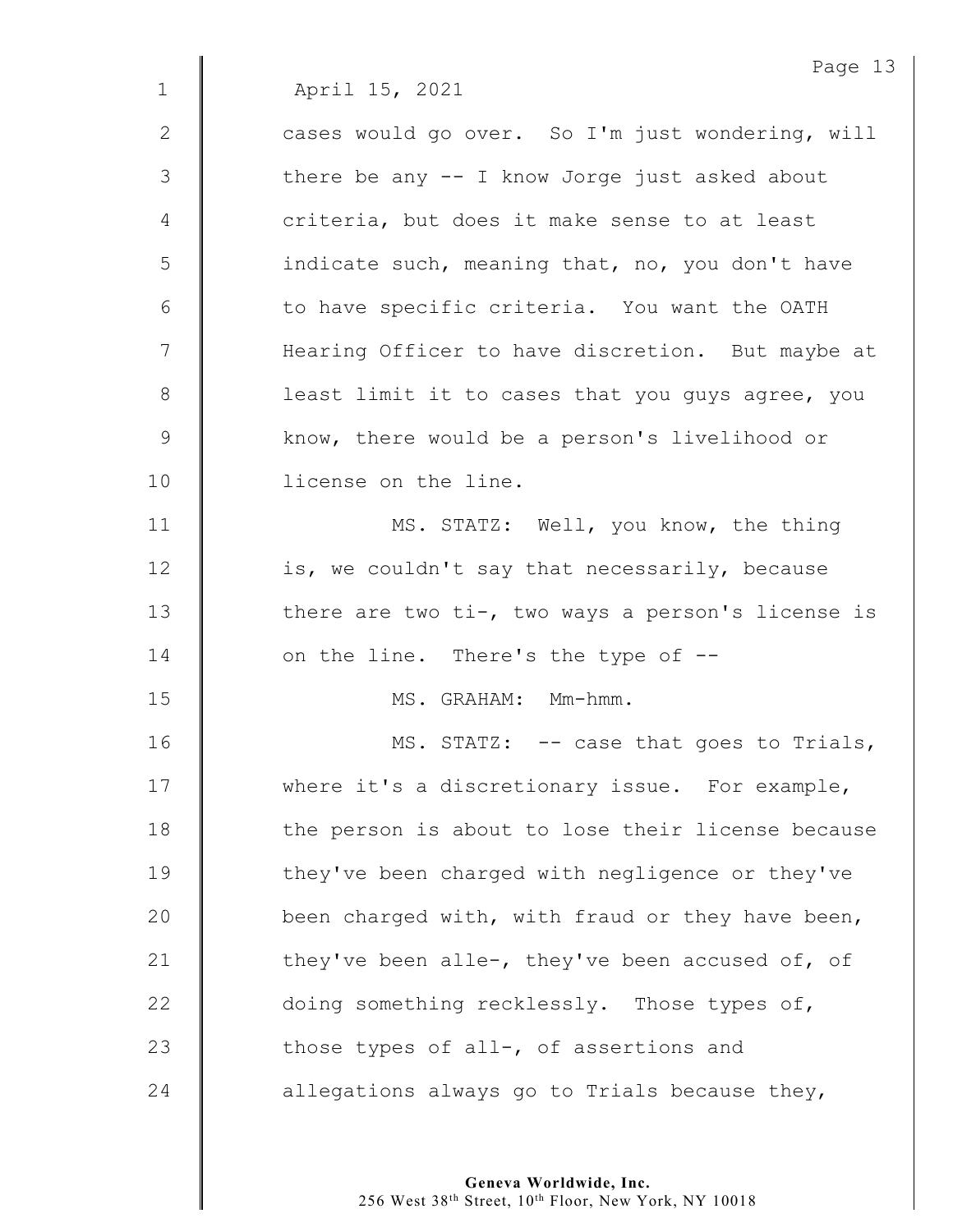|             | Page 14                                           |
|-------------|---------------------------------------------------|
| $\mathbf 1$ | April 15, 2021                                    |
| 2           | they really re- require a lot of deep parsing out |
| 3           | and determining of intent and etcetera, etcetera. |
| 4           | So those do not go to Hearings.                   |
| 5           | MS. GRAHAM: Right.                                |
| 6           | MS. STATZ: But there are some cases               |
| 7           | that affect livelihoods that are in Hearings.     |
| $8\,$       | For example, if your license expires, right, it's |
| $\mathsf 9$ | cut and dry. It's either, you either have a li-,  |
| 10          | a, a good license or you don't have a good        |
| 11          | license. Those go to Hearings because it's just   |
| 12          | a matter of what day is today? On the day the     |
| 13          | guy was doing this, did he have a license? Or     |
| 14          | did he have the, the proper permit to do, to use  |
| 15          | this type of crane versus that type of crane?     |
| 16          | Those, those are things that the Hearing Officers |
| 17          | can do, because they don't really require a lot   |
| 18          | of parsing and a lot of fine distinctions and a   |
| 19          | legal analysis. It's either, you know, you        |
| 20          | either had the paper or you didn't.               |
| 21          | So liv-, so we couldn't make a cutoff             |
| 22          | for livelihood, because livelihood is affected    |
| 23          | both in Hearings and in Trials.                   |
| 24          | MS. GRAHAM: Got it.                               |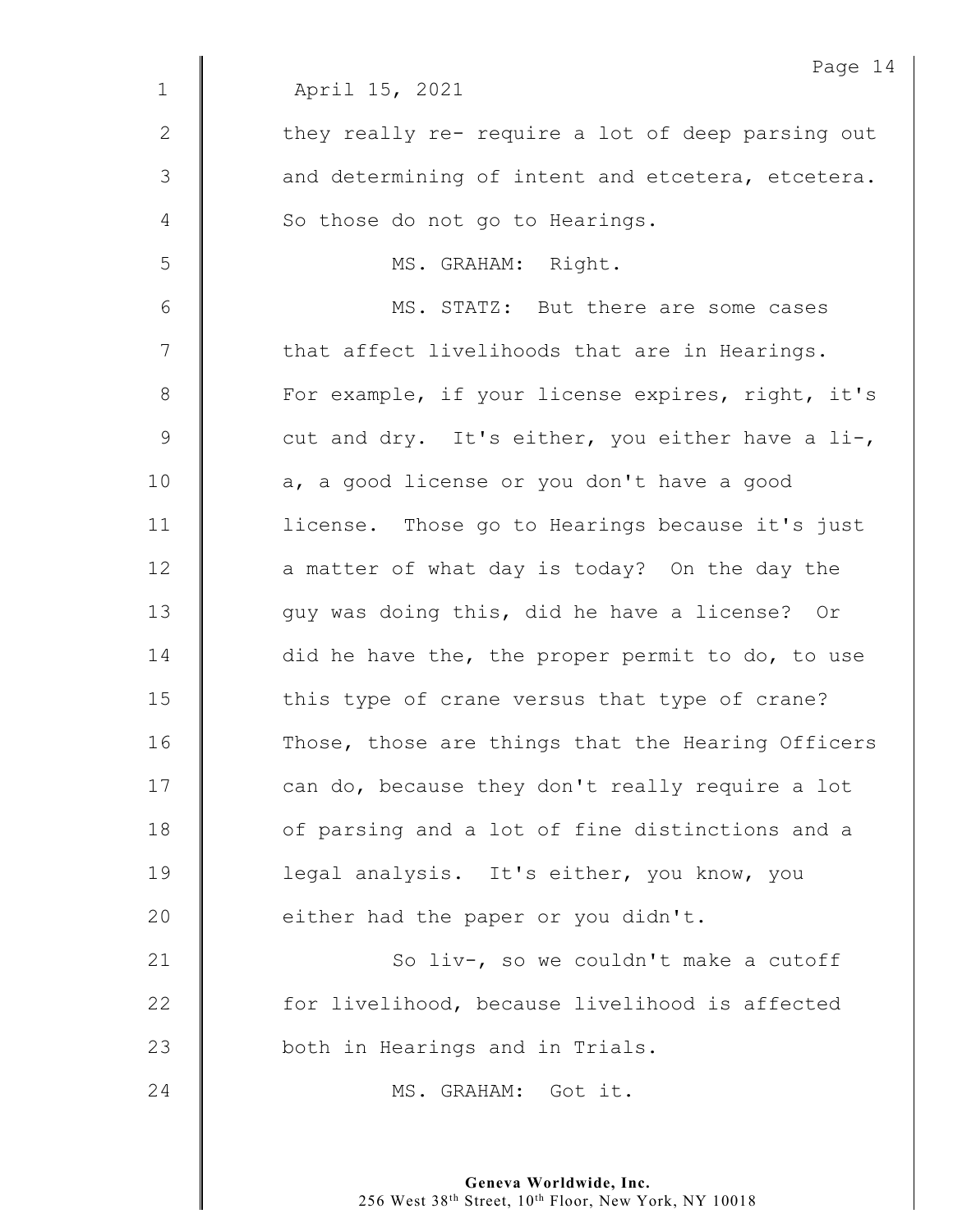|              | Page 15                                            |
|--------------|----------------------------------------------------|
| $\mathbf{1}$ | April 15, 2021                                     |
| $\mathbf{2}$ | MS. KLETTER: And also, Olga, Shamonda,             |
| 3            | it's worth pointing out that the Trials Division   |
| 4            | does a lot more than just the, the livelihood      |
| 5            | licensing type cases. They have a really full      |
| $\epsilon$   | array of, of cases that they handle -- contracts,  |
| 7            | Loft Board, NYPD Krimstock.                        |
| $8\,$        | MS. GRAHAM: Discipline.                            |
| $\mathsf 9$  | MS. STATZ: Yeah, discipline.                       |
| 10           | MS. KLETTER: And discipline, yeah.                 |
| 11           | MS. GRAHAM: Gotcha. So, so it sounds               |
| 12           | to me like this is more about the Trials Division  |
| 13           | having the ability $-$ I mean they already had it, |
| 14           | but basically making it so that it's a two-way     |
| 15           | street. I understand. And I'm fine with that.      |
| 16           | MS. STATZ: Yes, a two-, that's, you got            |
| 17           | it. You hit it exactly. Because right now, the     |
| 18           | way it was written, it was a one-way street. We    |
| 19           | wanted to make sure that, you know, the authority  |
| 20           | was, was symmetrical.                              |
| 21           | MS. GRAHAM: Got it.                                |
| 22           | MS. STATZ: Anything else? Thank you so             |
| 23           | much.                                              |
| 24           | MS. KNAUER: I'm just wondering -- oh,              |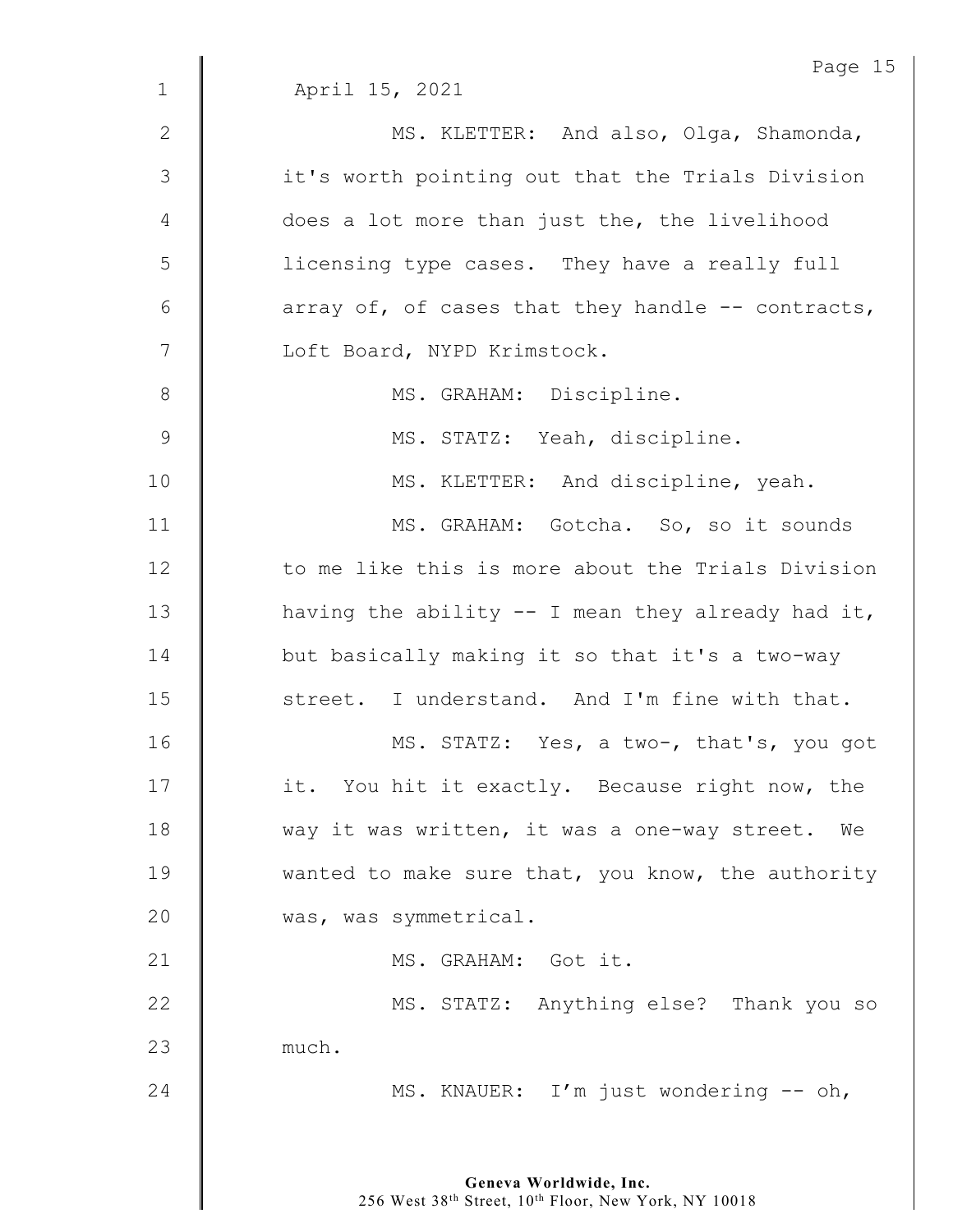|              | Page 16                                          |
|--------------|--------------------------------------------------|
| $\mathbf 1$  | April 15, 2021                                   |
| $\mathbf{2}$ | sorry. I had --                                  |
| 3            | [CROSSTALK] [09:35:59] [00:10:59]                |
| 4            | MS. STATZ: No, please, go ahead.                 |
| 5            | MS. KNAUER: I, I'm just wondering if             |
| 6            | going to -- did this, did this arise out of      |
| 7            | somebody challenging the, the transfer of a      |
| $8\,$        | matter? And, and does putting something in the   |
| $\mathsf 9$  | Trials Division impose any additional burdens on |
| 10           | the respondents that they wouldn't have in the   |
| 11           | Hearings Division for, you know, given the       |
| 12           | complexity of the case?                          |
| 13           | MS. STATZ: So, no, it wasn't                     |
| 14           | challenged. What happens is that DCWP is         |
| 15           | expanding, which was DCA, is expanding its       |
| 16           | jurisdictions. And there are a lot more things   |
| 17           | now that they're going, that, that they have     |
| 18           | authority to do. And we're not exactly sure      |
| 19           | where those things are supposed to land, right,  |
| 20           | because we haven't seen those things in action,  |
| 21           | necessarily. So we need to have that flexibility |
| 22           | to be able to put the proper case in the proper  |
| 23           | area. Now, with respect to an individual having  |
| 24           | higher, higher burden, no. It's a more formal    |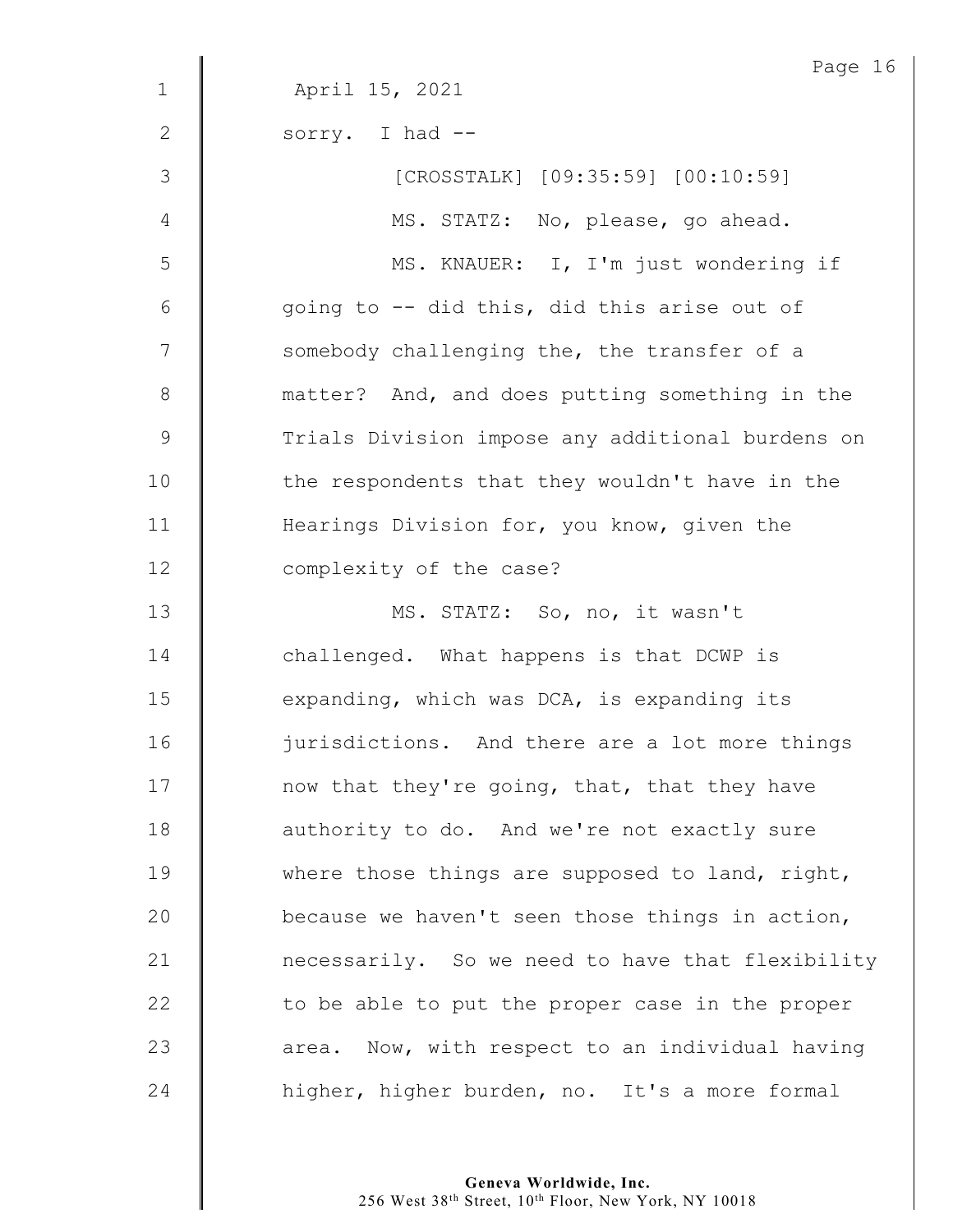|              | Page 17                                          |
|--------------|--------------------------------------------------|
| $\mathbf 1$  | April 15, 2021                                   |
| $\mathbf{2}$ | process, but the hearing, but the ALJs are       |
| 3            | trained in working with pro se litigants. And    |
| 4            | pro se litigants are treated in a very, in a     |
| 5            | fashion where they're basically ushered through  |
| 6            | the process. And this is, this is something      |
| 7            | that's required of both the hearing officers who |
| $8\,$        | work in Hearings and the ALJs. So wherever a pro |
| 9            | se person lands, that person actually is quided  |
| 10           | and assisted in the process.                     |
| 11           | So although it's more formal, you know,          |
| 12           | you're in a real courtroom, you basically have   |
| 13           | the same protections.                            |
| 14           | MS. KNAUER: Okay. So they wouldn't be            |
| 15           | more likely to need to hire an attorney, for     |
| 16           | example? For, for a --                           |
| 17           | MS. STATZ: Oh, no. My, my position is            |
| 18           | that whenever you can have a lawyer, you get a   |
| 19           | lawyer. But, no, you don't have to hire. Your    |
| 20           | rights are on the line, you get a lawyer if you  |
| 21           | can afford a lawyer. That's my, that will always |
| 22           | be my position. But it's not as if they're being |
| 23           | thrown into a lion's den with no assistance and  |
| 24           | no guidance. The, the ALJs are very particular   |
|              |                                                  |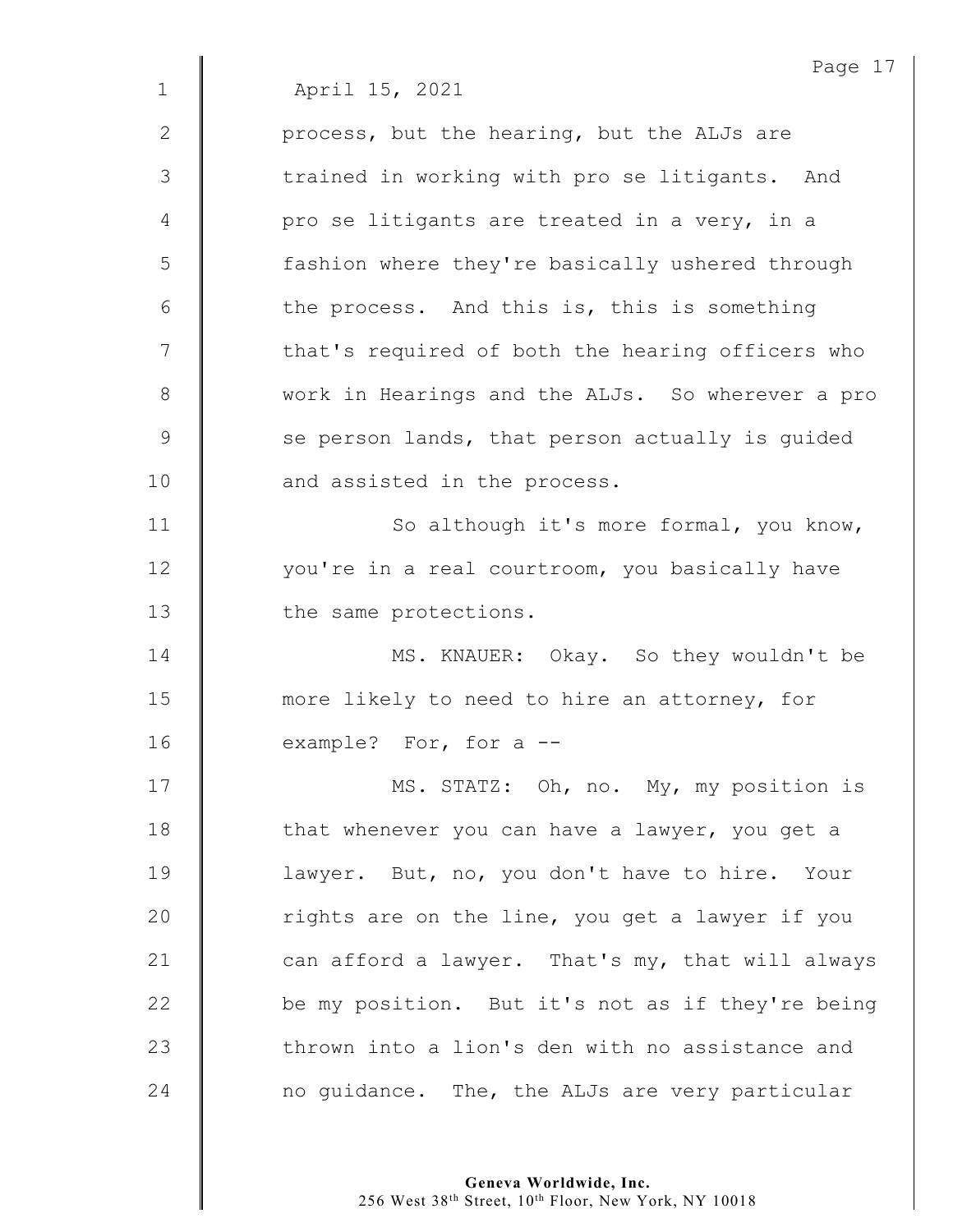Page 18 1 April 15, 2021 2 **b** about that. 3 || And there is some movement -- it hasn't 4 | happened yet but there is some movement to see if 5 | we can get pro se -- not pro se, we can get pro  $6 \parallel$  bono attorneys to assist, because we have a pro 7 | bono counsel, we're doing some pro bono counsel 8 work for the Hearings Division and there is some 9 **wavement, it's in the beginning stages to have** 10 | that available. But so I can't make a 11 Tepresentation that that's the case. But there 12 | is, so there's, it's very focused on the rights 13 **Jube 12** of individuals who come without counsel. And 14 They can also come with representatives. You can 15 | also appear with a representative at Trials. You 16 | don't have to have an attorney. 17 | MS. KLETTER: Yeah, I've actually, since 18 | I came, arrived at OATH last year, one of my 19 | qoals has been to expand the pro bono program for 20 **the Trials Division.** Most of the disciplinary 21  $\parallel$  cases are union members who have representation,

23 **A** have representation. And it's actually  $24$  | interesting, because of the new marijuana

22  $\parallel$  but there are a lot of TLC drivers who did not

**Geneva Worldwide, Inc.**

256 West 38th Street, 10th Floor, New York, NY 10018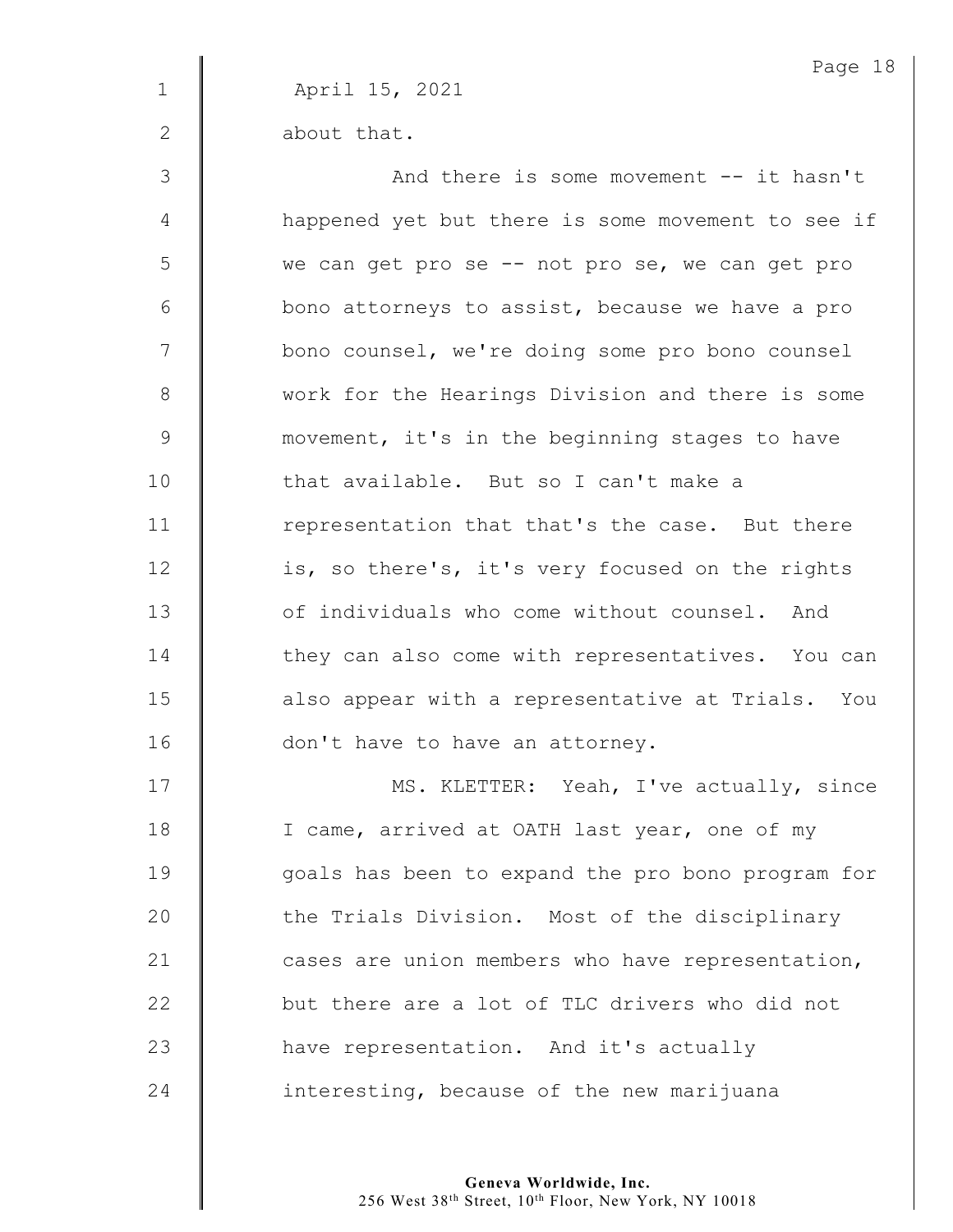|                | Page 19                                           |
|----------------|---------------------------------------------------|
| $\mathbf 1$    | April 15, 2021                                    |
| 2              | decriminalization law, that that's going to       |
| 3              | actually impact the Trials Division and there     |
| 4              | will be fewer cases because they were doing a lot |
| 5              | of off-duty drug testing.                         |
| 6              | So it's actually -- yeah. But it's                |
| $\overline{7}$ | still something we're, we're pursuing and we're   |
| $8\,$          | kind of looking at a lot of different avenues in  |
| $\mathcal{G}$  | terms of finding pro bono representation for      |
| 10             | drivers and others who appear without an attorney |
| 11             | at the Trials Division, because most people do    |
| 12             | have an attorney at the Trials Division, which    |
| 13             | is, yeah, it's different than the Hearings        |
| 14             | Division.                                         |
| 15             | Okay. If there are no other questions,            |
| 16             | I'm going to ask for a motion to approve the, the |
| 17             | proposed rule.                                    |
| 18             | MS. LIGUORI: Motion.                              |
| 19             | MS. KLETTER: Thank you. And, Joy, I'm             |
| 20             | going to ask you to call a vote.                  |
| 21             | MS. THOMPSON: Yes, we actually have a             |
| 22             | poll for this one. I understand that not          |
| 23             | everyone is able to vote with the poll. I will    |
| 24             | put it in the chat, so if you can have access.    |
|                |                                                   |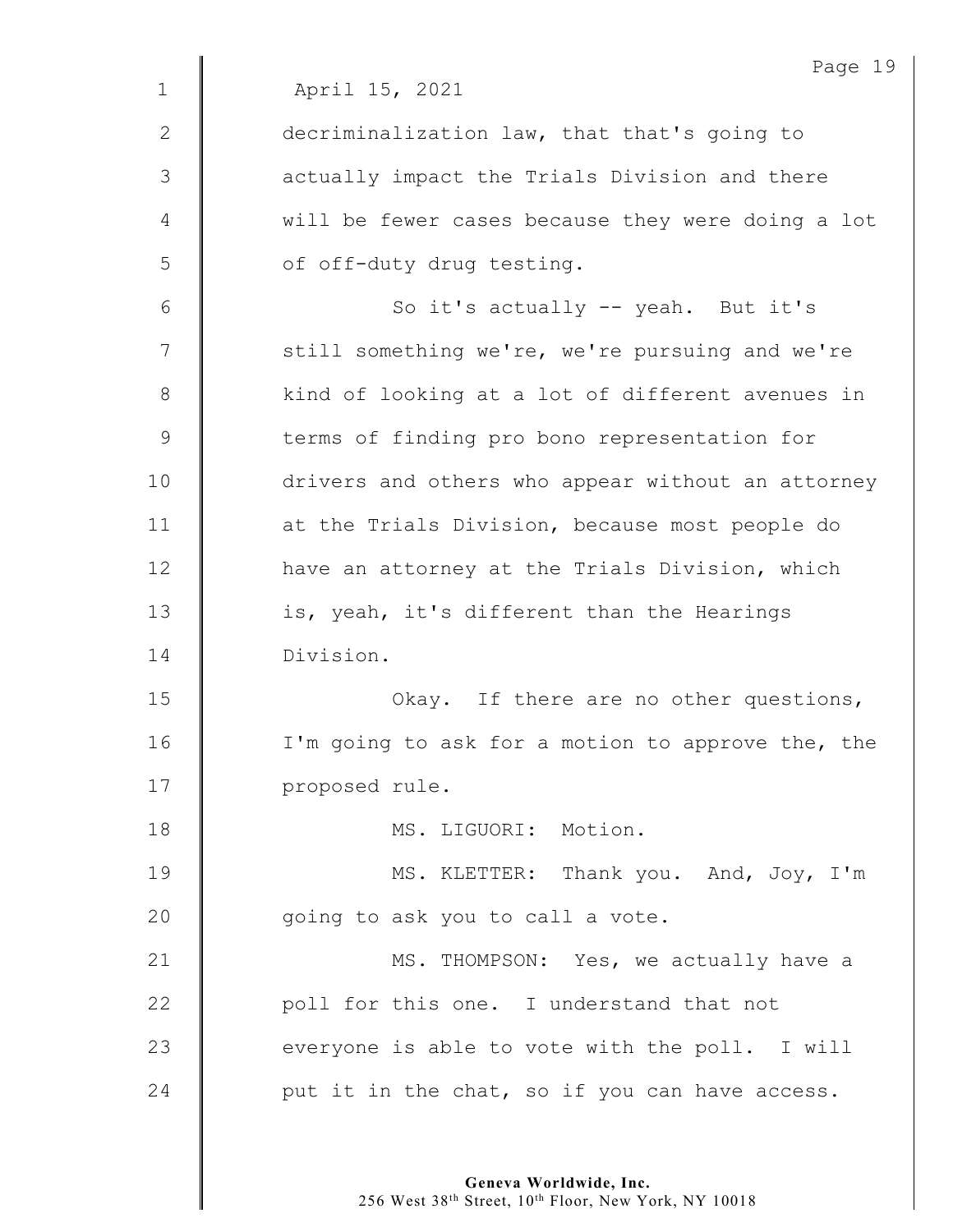|                 | Page 20                                           |
|-----------------|---------------------------------------------------|
| $\mathbf{1}$    | April 15, 2021                                    |
| $\mathbf{2}$    | And then I'll also call for a voice vote on those |
| 3               | who are unable to, to, you know, use the poll.    |
| 4               | So, at this time, I am going to add the poll to   |
| 5               | the chat. The question is, do you -- oh, wait a   |
| $6\phantom{.}6$ | minute.                                           |
| 7               | I think I may have -- let me undo that.           |
| $8\,$           | Please pardon me. I just entered the wrong poll   |
| $\mathcal{G}$   | in the chat. Sorry about that.                    |
| 10              | MS. KLETTER: No worries.                          |
| 11              | MS. THOMPSON: Technical issues. Okay.             |
| 12              | Oh, that's not it. That is very strange. Okay.    |
| 13              | MS. KLETTER: You could just, people can           |
| 14              | put, you could just [unintelligible] [09:51:27]   |
| 15              | [00:16:27] and have people put yes or no, either  |
| 16              | that or abstain.                                  |
| 17              | MS. THOMPSON: Yes, indeed. I'm going              |
| 18              | to actually just ask for, I'll just do this       |
| 19              | right. Any of those, could those who approve of   |
| 20              | the special rule, the, the proposed rule to give  |
| 21              | the Chief Administrative Law Judge the authority  |
| 22              | to transfer petitions between division, could you |
| 23              | just let me know by saying yes or putting your    |
| 24              | hands up or just, I can go down the -- I'll go    |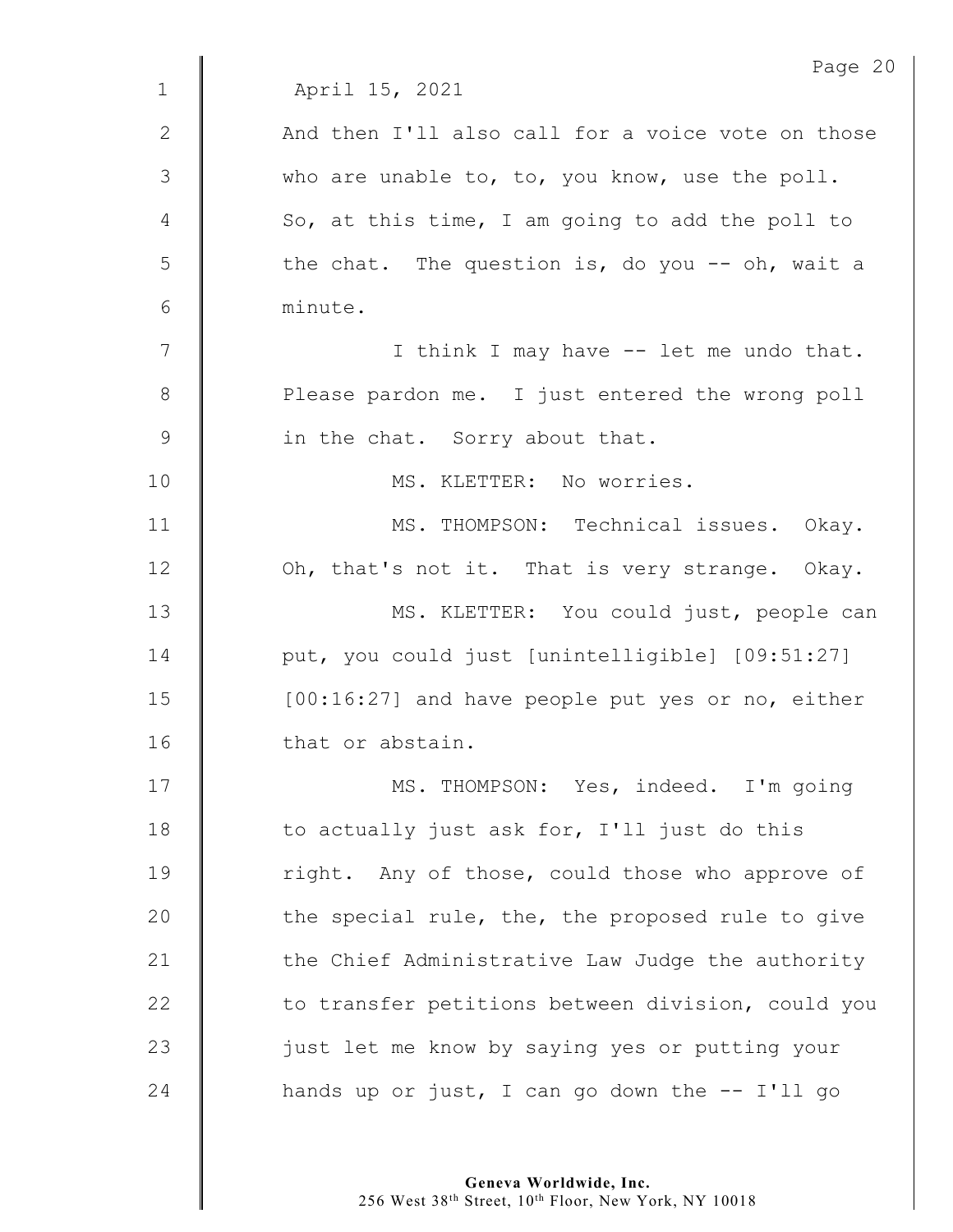|              | Page 21                                 |
|--------------|-----------------------------------------|
| $\mathbf 1$  | April 15, 2021                          |
| $\mathbf{2}$ | down. Shamonda Graham?                  |
| 3            | MS. GRAHAM: No.                         |
| 4            | MS. THOMPSON: No. Joseph Gregory.       |
| 5            | MR. GREGORY: Yes.                       |
| 6            | MS. THOMPSON: Commissioner Kletter?     |
| 7            | MS. KLETTER: Yes.                       |
| $\,8\,$      | MS. THOMPSON: Elizabeth Knauer.         |
| $\mathsf 9$  | MS. KNAUER: Yes.                        |
| 10           | MS. THOMPSON: Madelynn Liguori?         |
| 11           | MS. LIGUORI: Yes.                       |
| 12           | MS. THOMPSON: Jorge Martinez?           |
| 13           | MR. MARTINEZ: Yes.                      |
| 14           | MS. THOMPSON: Russell Pecunies?         |
| 15           | MR. PECUNIES: Yes.                      |
| 16           | MS. THOMPSON: Thomas Shpetner?          |
| 17           | MR. SHPETNER: Yes.                      |
| 18           | MS. THOMPSON: Matthew Smith? And I see  |
| 19           | you have your thumbs up. Douglas Swann? |
| 20           | MR. SWANN: Yes.                         |
| 21           | MS. THOMPSON: And Jarrod Whittington.   |
| 22           | MR. WHITTINGTON: Yes.                   |
| 23           | MS. THOMPSON: Thank you. The motion     |
| 24           | carries with 10 in favor and 1 opposed. |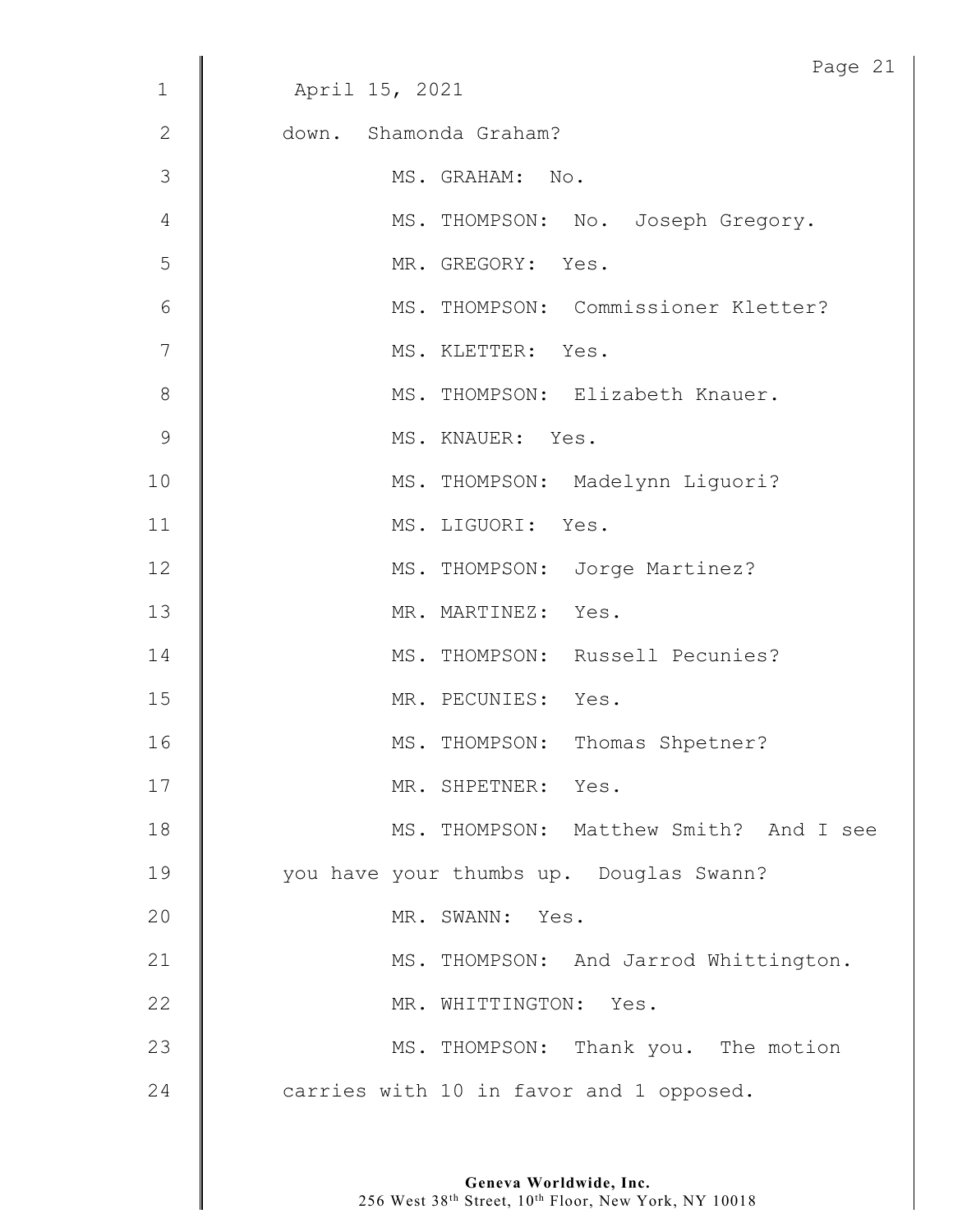|                | Page 22                                           |
|----------------|---------------------------------------------------|
| $\mathbf 1$    | April 15, 2021                                    |
| $\mathbf{2}$   | MS. KLETTER: Okay, thank you. I'm                 |
| $\mathfrak{Z}$ | going to ask Kelly Corso to introduce the pre-    |
| 4              | sealing reports.                                  |
| 5              | KELLY CORSO, ESQ., ASSISTANT                      |
| 6              | COMMISSIONER FOR HEARINGS DIVISION ADJUDICATIONS, |
| 7              | OATH: Good morning, everyone.                     |
| $\,8\,$        | MS. KLETTER: Oh, wait, I'm sorry. I'm             |
| $\mathsf 9$    | sorry. We have one more proposed final rule, so   |
| 10             | we'll just go to that first, regarding            |
| 11             | immigration --                                    |
| 12             | MS. CORSO: Okay.                                  |
| 13             | MS. KLETTER: -- at OATH's tribunals.              |
| 14             | So I'll ask Olga to present that as well.         |
| 15             | MS. STATZ: Hi, again. This is a rule              |
| 16             | that you're all familiar with. We went through    |
| 17             | the preliminary stages. First you approved it     |
| 18             | initially. You approved it again. And, now,       |
| 19             | this has been noticed for adoption. And so the    |
| 20             | City has approved it and we've had a public       |
| 21             | hearing. There's been, there were no comments     |
| 22             | and no opposition during the, the public hearing. |
| 23             | And we would just like to present it to you one   |
| 24             | more time in order to give us your, your final    |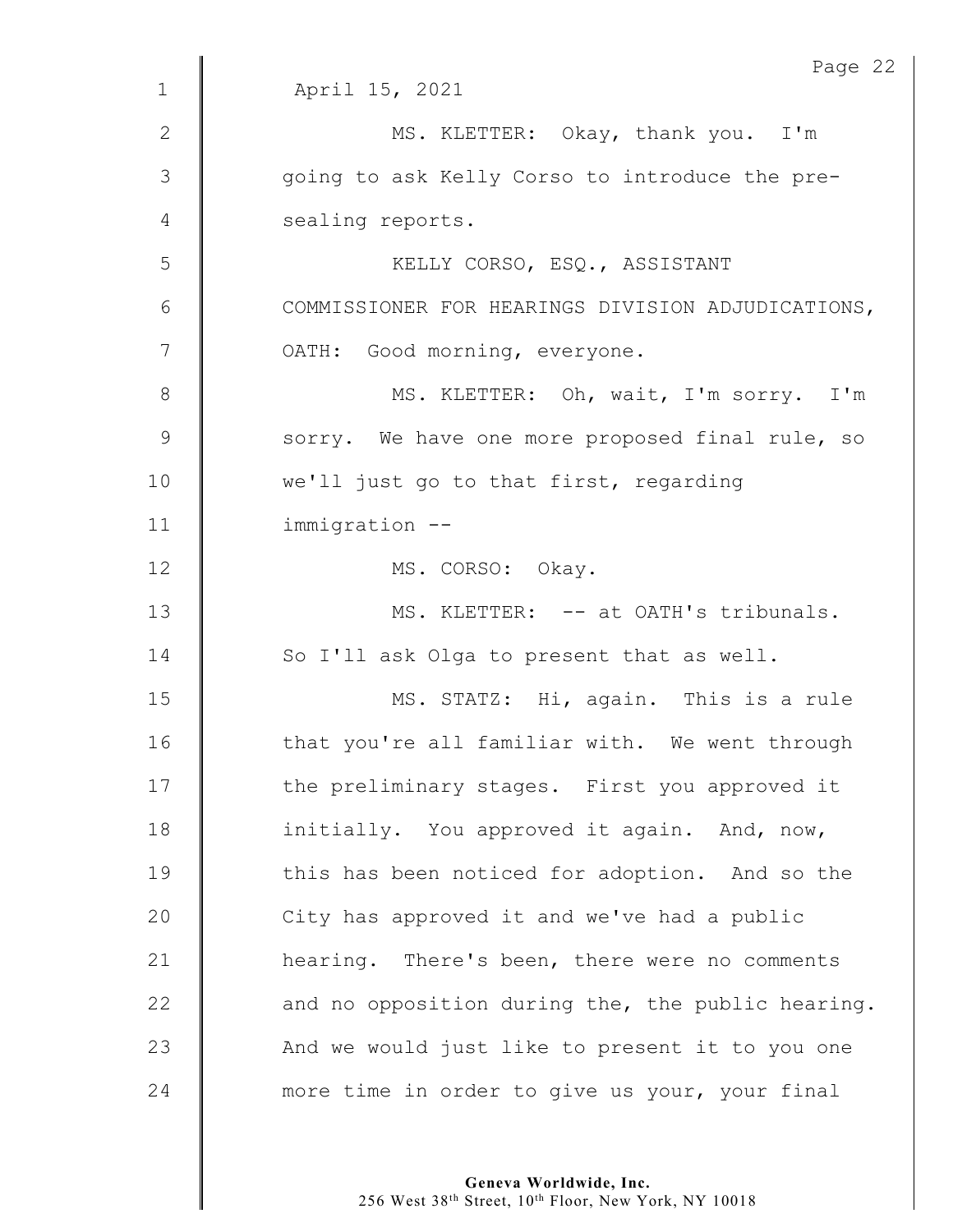|                | Page 23                                           |
|----------------|---------------------------------------------------|
| $\mathbf 1$    | April 15, 2021                                    |
| 2              | blessing on this particular rule. I'm happy to    |
| 3              | answer any questions you might have on it, on it  |
| 4              | again.                                            |
| 5              | MS. KLETTER: You want to just summarize           |
| 6              | it again for people?                              |
| $\overline{7}$ | MS. STATZ: Yes, yes. This particular              |
| $8\,$          | rule is intended to protect, to pro-, to protect  |
| $\mathsf 9$    | im- immigrants from feeling a sense of harassment |
| 10             | or embarrassment by having individuals bring up   |
| 11             | their, their status in the context of a case      |
| 12             | unnecessarily.                                    |
| 13             | So this is, so that was, that's the               |
| 14             | intent behind this, to give OATH certain, a       |
| 15             | certain ability to, to issue protective orders,   |
| 16             | to, to limit certain discovery if it's not        |
| 17             | relevant to a particular case and it's being      |
| 18             | used, essentially, just to embarrass an           |
| 19             | individual.                                       |
| 20             | So this, and this, this applies to both           |
| 21             | Trials and to Hearings. And that was the impetus  |
| 22             | behind it.                                        |
| 23             | MS. KLETTER: Any questions? I'm going             |
| 24             | to ask for a motion to approve the final rule.    |
|                |                                                   |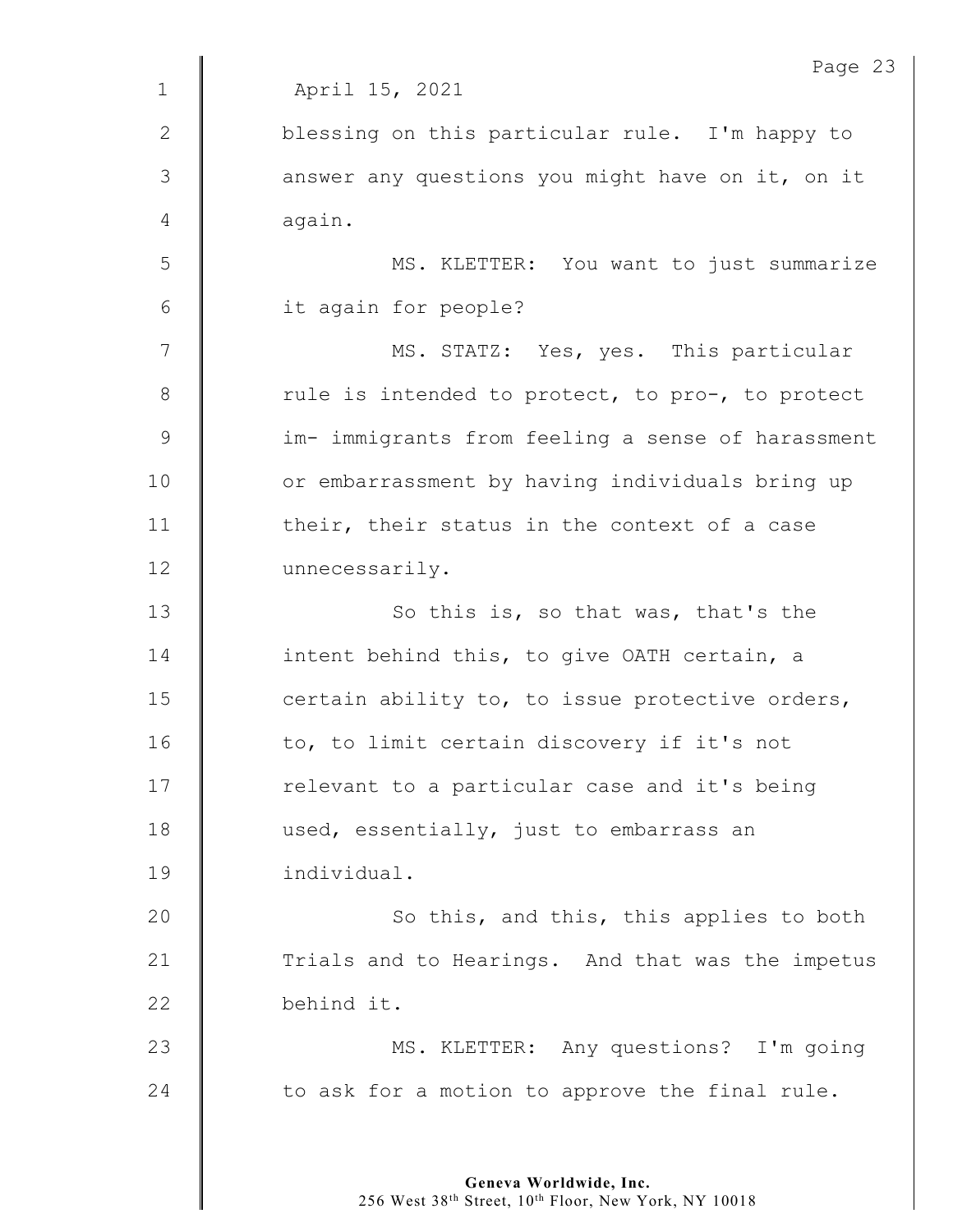|                | Page 24                                           |
|----------------|---------------------------------------------------|
| $\mathbf 1$    | April 15, 2021                                    |
| 2              | MS. LIGUORI: Motion.                              |
| 3              | MS. KLETTER: Thank you. Joy, can you              |
| 4              | do a roll call?                                   |
| 5              | MS. THOMPSON: Yes, definitely. We're              |
| 6              | going to do another roll call. Okay. I'm going    |
| $\overline{7}$ | to start with Commissioner Kletter. And, again,   |
| $8\,$          | this just, let me just state for the record, this |
| 9              | is a motion to approve the final rule protecting  |
| 10             | the access of immigration status at OATH's        |
| 11             | tribunals. So we'll start with Joni,              |
| 12             | Commissioner Kletter.                             |
| 13             | MS. KLETTER: Yes.                                 |
| 14             | MS. THOMPSON: Okay. Shamonda Graham?              |
| 15             | MS. GRAHAM: Can you guys hear me? Yes.            |
| 16             | Yes.                                              |
| 17             | MS. THOMPSON: Now we hear, now we hear            |
| 18             | you. Thank you. Joseph Gregory.                   |
| 19             | MR. GREGORY: Yes.                                 |
| 20             | MS. THOMPSON: Elizabeth Knauer?                   |
| 21             | MS. KNAUER: Yes.                                  |
| 22             | MS. THOMPSON: Madelynn Liguori?                   |
| 23             | MS. LIGUORI: Yes.                                 |
| 24             | MS. THOMPSON: Jorge Martinez?                     |
|                |                                                   |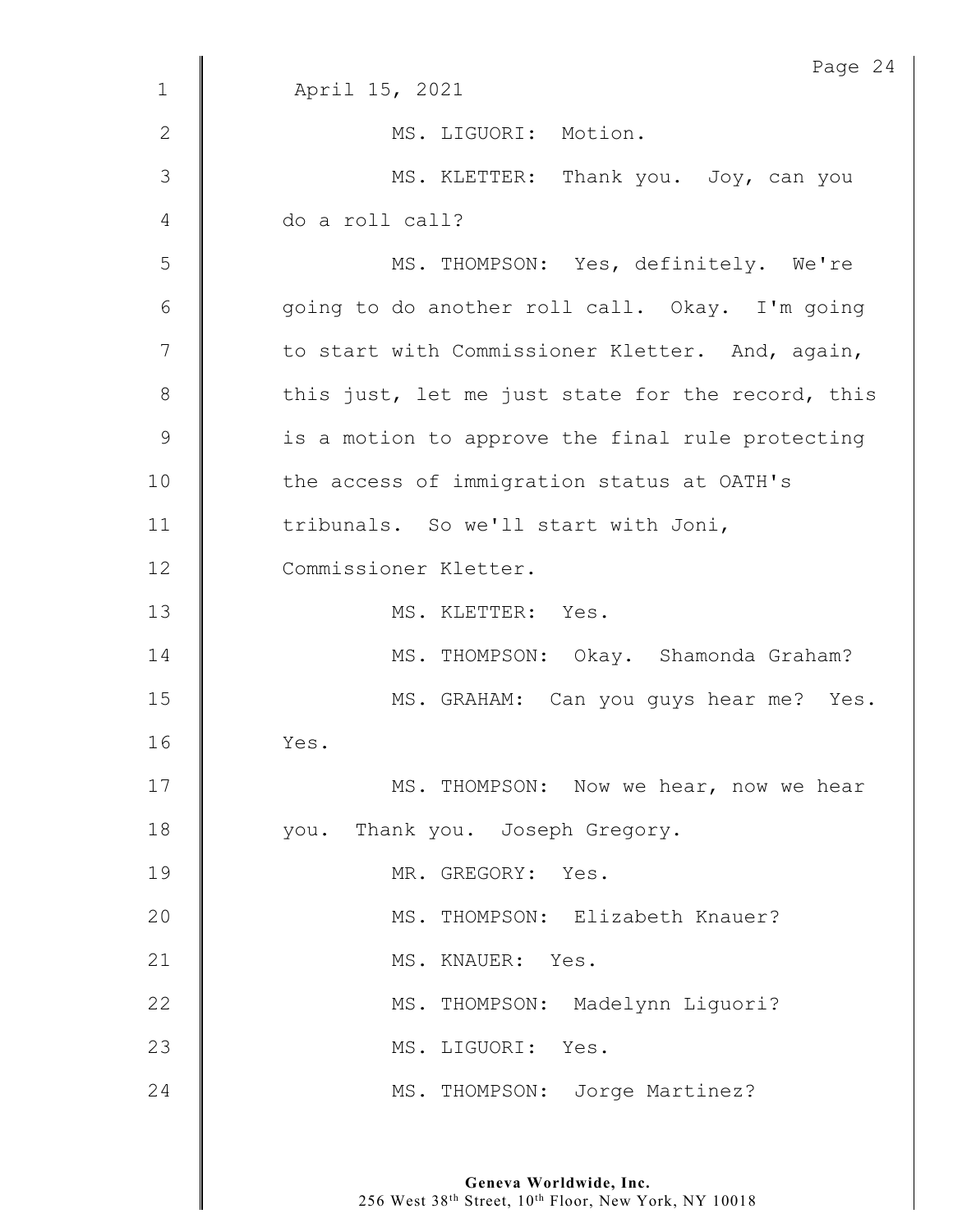|                 | Page 25                                         |  |  |  |
|-----------------|-------------------------------------------------|--|--|--|
| $\mathbf 1$     | April 15, 2021                                  |  |  |  |
| $\mathbf{2}$    | MR. MARTINEZ: Yes.                              |  |  |  |
| 3               | MS. THOMPSON: Russ Pecunies?                    |  |  |  |
| $\overline{4}$  | MR. PECUNIES: Yes.                              |  |  |  |
| 5               | MS. THOMPSON: Thomas Shpetner?                  |  |  |  |
| $6\phantom{1}6$ | MR. SHPETNER: Yes.                              |  |  |  |
| $\overline{7}$  | MS. THOMPSON: Matthew Smith? Got you.           |  |  |  |
| $8\,$           | Thumbs up. Douglas Swann?                       |  |  |  |
| 9               | MR. SWANN: Yes.                                 |  |  |  |
| 10              | MS. THOMPSON: Thank you. Jarrod                 |  |  |  |
| 11              | Whittington.                                    |  |  |  |
| 12              | MR. WHITTINGTON: Yes.                           |  |  |  |
| 13              | MS. THOMPSON: Thank you so much. This           |  |  |  |
| 14              | passes unanimously. Thank you, Commissioner.    |  |  |  |
| 15              | MS. KLETTER: Okay, great. Thank you so          |  |  |  |
| 16              | much. Okay, Kelly, you'll introduce pre-sealing |  |  |  |
| 17              | reports, please.                                |  |  |  |
| 18              | MS. CORSO: Good morning. This is Kelly          |  |  |  |
| 19              | Corso, Assistant Commissioner for Adjudications |  |  |  |
| 20              | for the Hearings Division. And we have 13 pre-  |  |  |  |
| 21              | sealing reports today for the Board. All of the |  |  |  |
| 22              | reports involve backflow cases. And in all of   |  |  |  |
| 23              | them, the hearing officers have recommended no  |  |  |  |
| 24              | sealing or other actions.                       |  |  |  |
|                 |                                                 |  |  |  |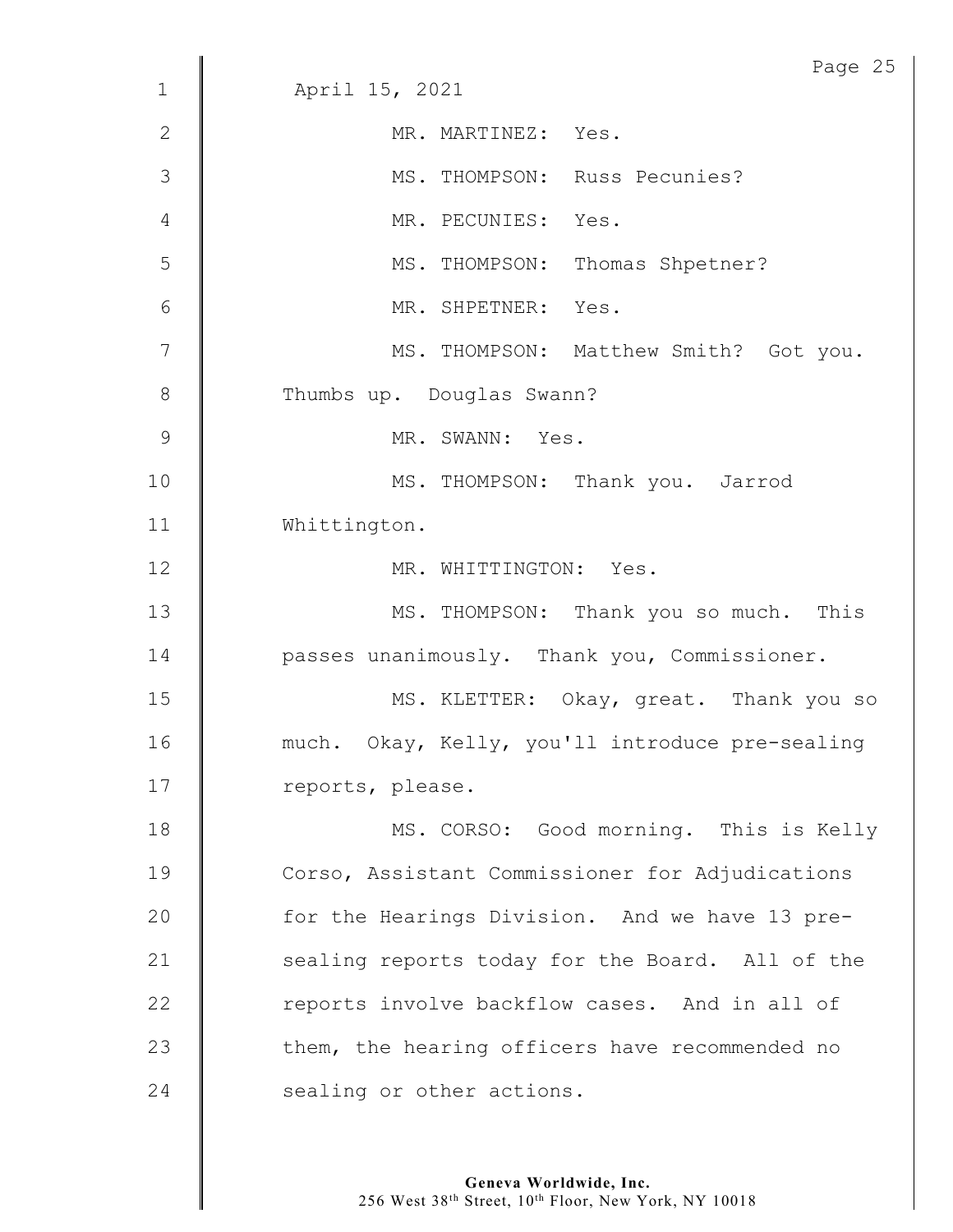|              | Page 26                                           |  |  |  |  |
|--------------|---------------------------------------------------|--|--|--|--|
| $\mathbf{1}$ | April 15, 2021                                    |  |  |  |  |
| 2            | For 12 of them, the recommendations are           |  |  |  |  |
| 3            | based on the evidence that the respondents        |  |  |  |  |
| 4            | submitted at the hearings that showed that they   |  |  |  |  |
| 5            | had come into compliance. And for the remaining   |  |  |  |  |
| 6            | one, the recommendation was based on DEP's        |  |  |  |  |
| 7            | further investigation at the site of premises did |  |  |  |  |
| $8\,$        | not need a backflow device.                       |  |  |  |  |
| $\mathsf 9$  | And that's it.                                    |  |  |  |  |
| 10           | MS. KLETTER: Questions? I'm going to              |  |  |  |  |
| 11           | ask for a motion to approve.                      |  |  |  |  |
| 12           | MS. LIGUORI: Motion.                              |  |  |  |  |
| 13           | MS. KNAUER: Motion.                               |  |  |  |  |
| 14           | MS. KLETTER: Joy, you want to call for            |  |  |  |  |
| 15           | a vote?                                           |  |  |  |  |
| 16           | MS. THOMPSON: Yes, I -- yes,                      |  |  |  |  |
| 17           | Commissioner. And in this particular case, I'm    |  |  |  |  |
| 18           | going to start out, again, the motion on the      |  |  |  |  |
| 19           | floor is whether to approve the recommendations   |  |  |  |  |
| 20           | regarding the 13 pre-sealing reports. I'm going   |  |  |  |  |
| 21           | to actually ask if there are any objections to    |  |  |  |  |
| 22           | the approval of these pre-sealing reports. Just,  |  |  |  |  |
| 23           | if you could speak up or indi- indicate. Okay.    |  |  |  |  |
| 24           | MS. KNAUER: Oh, no.                               |  |  |  |  |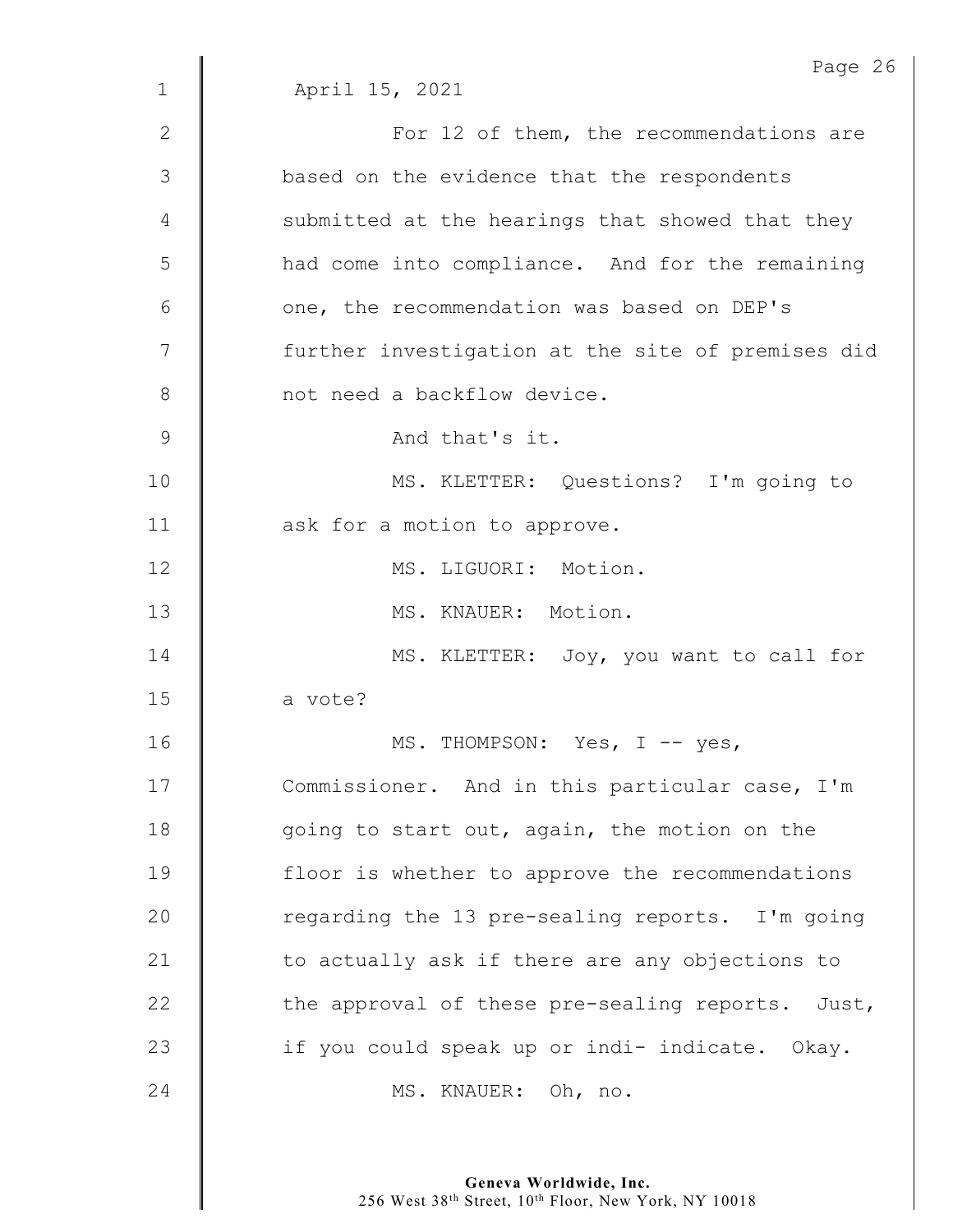|               | Page 27                                           |
|---------------|---------------------------------------------------|
| $\mathbf{1}$  | April 15, 2021                                    |
| 2             | MS. THOMPSON: Very good. Okay. I see              |
| 3             | no objections. Accordingly, the motion passes.    |
| 4             | Thank you.                                        |
| 5             | MS. KLETTER: Thank you. I'm going to              |
| 6             | ask for a motion now to go into executive session |
| 7             | to discuss some new decisions in the cases listed |
| $8\,$         | in the judicial report.                           |
| $\mathcal{G}$ | MR. GREGORY: Motion.                              |
| 10            | MS. KLETTER: Thank you.                           |
| 11            | PETER SCHULMAN, ESQ., ASSISTANT DIRECTOR          |
| 12            | FOR APPEALS, OATH: Could I just ask the person    |
| 13            | who called in from 9174, ending in 85, can you    |
| 14            | identify yourself?                                |
| 15            | THOMAS SOUTHWICK, ESQ., SUPERVISING               |
| 16            | ATTORNEY FOR APPEALS, OATH: It's Tom Southwick.   |
| 17            | MR. SCHULMAN: Oh, okay, thank you.                |
| 18            | Okay. So anybody who is not employed by OATH,     |
| 19            | you can either disconnect or, if you want to come |
| 20            | back after the Executive Session, I will put you  |
| 21            | into a waiting room and, and then come back. If   |
| 22            | you want to disconnect, do that now. Otherwise,   |
| 23            | I'm going to put you into a waiting room.         |
| 24            | [OFF THE RECORD]                                  |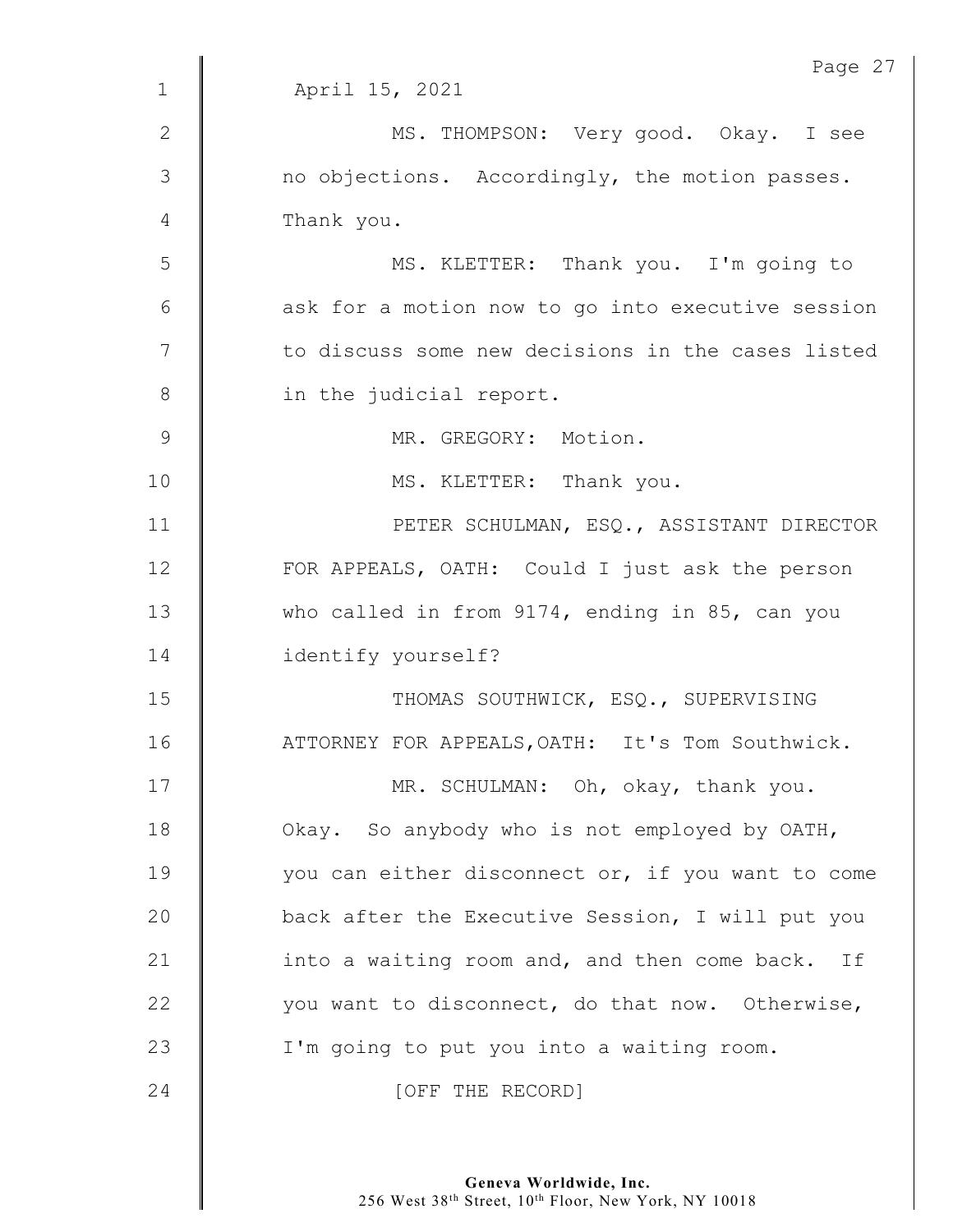|                | Page 28                                           |  |  |  |  |
|----------------|---------------------------------------------------|--|--|--|--|
| $\mathbf 1$    | April 15, 2021                                    |  |  |  |  |
| $\mathbf{2}$   | [ON THE RECORD]                                   |  |  |  |  |
| $\mathfrak{Z}$ | MS. KLETTER: Okay. And does the Board             |  |  |  |  |
| 4              | have any additional questions? Future panel       |  |  |  |  |
| 5              | meetings, as you all know, will be divided into   |  |  |  |  |
| 6              | A.M. and P.M. sessions with different Board       |  |  |  |  |
| $\overline{7}$ | members for lighter packages of draft decisions.  |  |  |  |  |
| $\,8\,$        | I also want to announce the date for the          |  |  |  |  |
| $\mathsf 9$    | next Board meeting, which is June 10, 2021. And   |  |  |  |  |
| 10             | some of us will be in person for that meeting     |  |  |  |  |
| 11             | back at the office at 100 Church. And you should  |  |  |  |  |
| 12             | let us know. I would encourage you to let Joy     |  |  |  |  |
| 13             | and Peter know your preference in terms of        |  |  |  |  |
| 14             | whether you want to continue appearing remotely   |  |  |  |  |
| 15             | for these Board meetings or want to join us in    |  |  |  |  |
| 16             | person. So you don't have to answer right now,    |  |  |  |  |
| 17             | but just send them an e-mail and let them know so |  |  |  |  |
| 18             | we can plan accordingly.                          |  |  |  |  |
| 19             | I'm going to ask for a motion to adjourn          |  |  |  |  |
| 20             | the meeting.                                      |  |  |  |  |
| 21             | MS. LIGUORI: Motion.                              |  |  |  |  |
| 22             | MS. KLETTER: Okay. The meeting is                 |  |  |  |  |
| 23             | adjourned. Thank you all so much.                 |  |  |  |  |
| 24             | MR. MARTINEZ: Thank you.                          |  |  |  |  |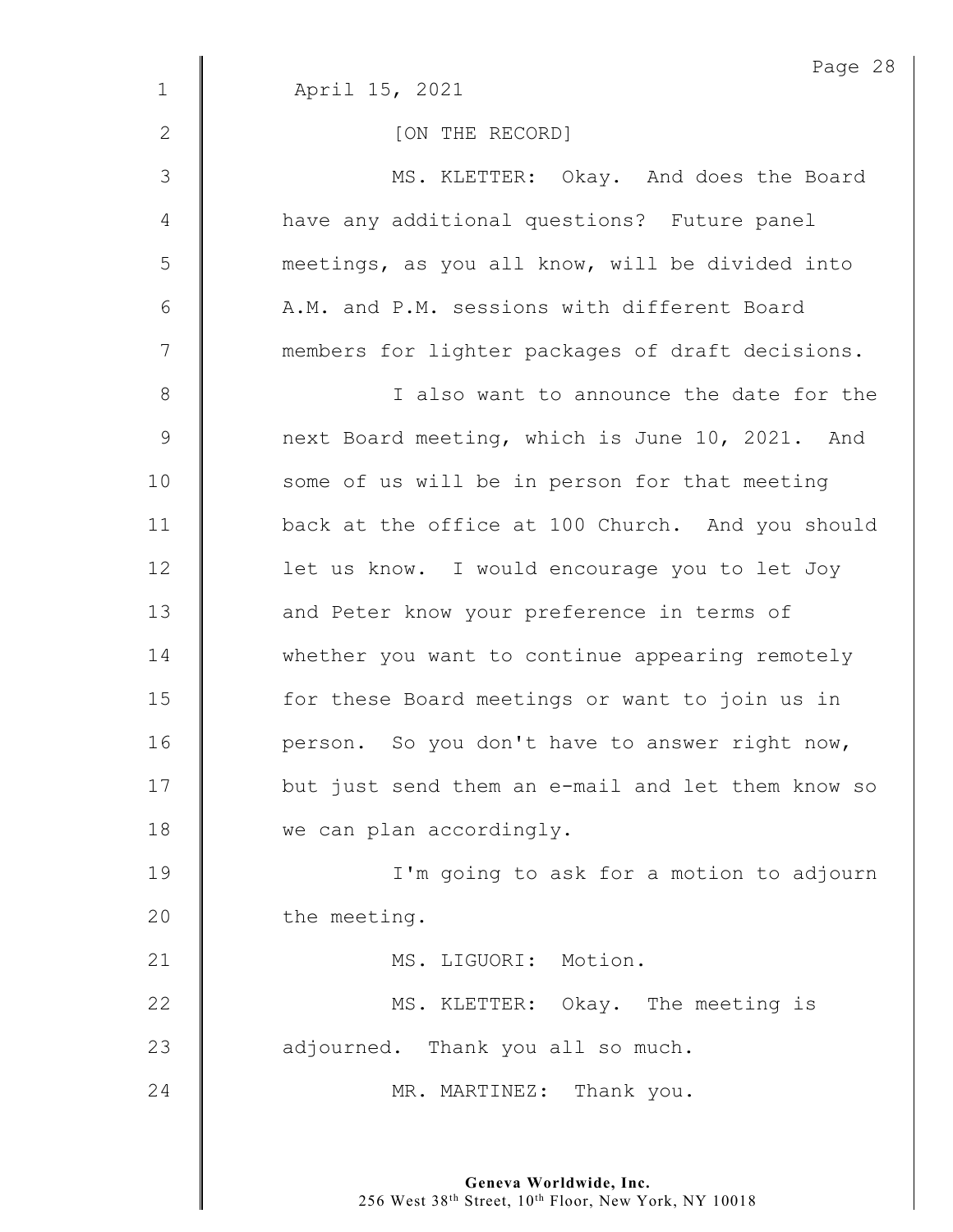|               |                                       | Page 29 |  |
|---------------|---------------------------------------|---------|--|
| $\mathbf{1}$  | April 15, 2021                        |         |  |
| $\mathbf{2}$  | MS. STATZ: Thank you.                 |         |  |
| $\mathcal{S}$ | MS. LIGUORI: Thank you.               |         |  |
| $\sqrt{4}$    | MS. THOMPSON: Bye.                    |         |  |
| 5             | MS. CORSO: Bye.                       |         |  |
| $\sqrt{6}$    | (The board meeting concluded at 10:13 |         |  |
| $\sqrt{ }$    | $\mathtt{A.M.}$ )                     |         |  |
| $\,8\,$       |                                       |         |  |
| 9             |                                       |         |  |
| $1\,0$        |                                       |         |  |
| $11\,$        |                                       |         |  |
| 12            |                                       |         |  |
| 13            |                                       |         |  |
| 14            |                                       |         |  |
| $15\,$        |                                       |         |  |
| 16            |                                       |         |  |
| $17$          |                                       |         |  |
| $18\,$        |                                       |         |  |
| 19            |                                       |         |  |
| 20            |                                       |         |  |
| 21            |                                       |         |  |
| 22            |                                       |         |  |
| 23            |                                       |         |  |
|               |                                       |         |  |
|               |                                       |         |  |